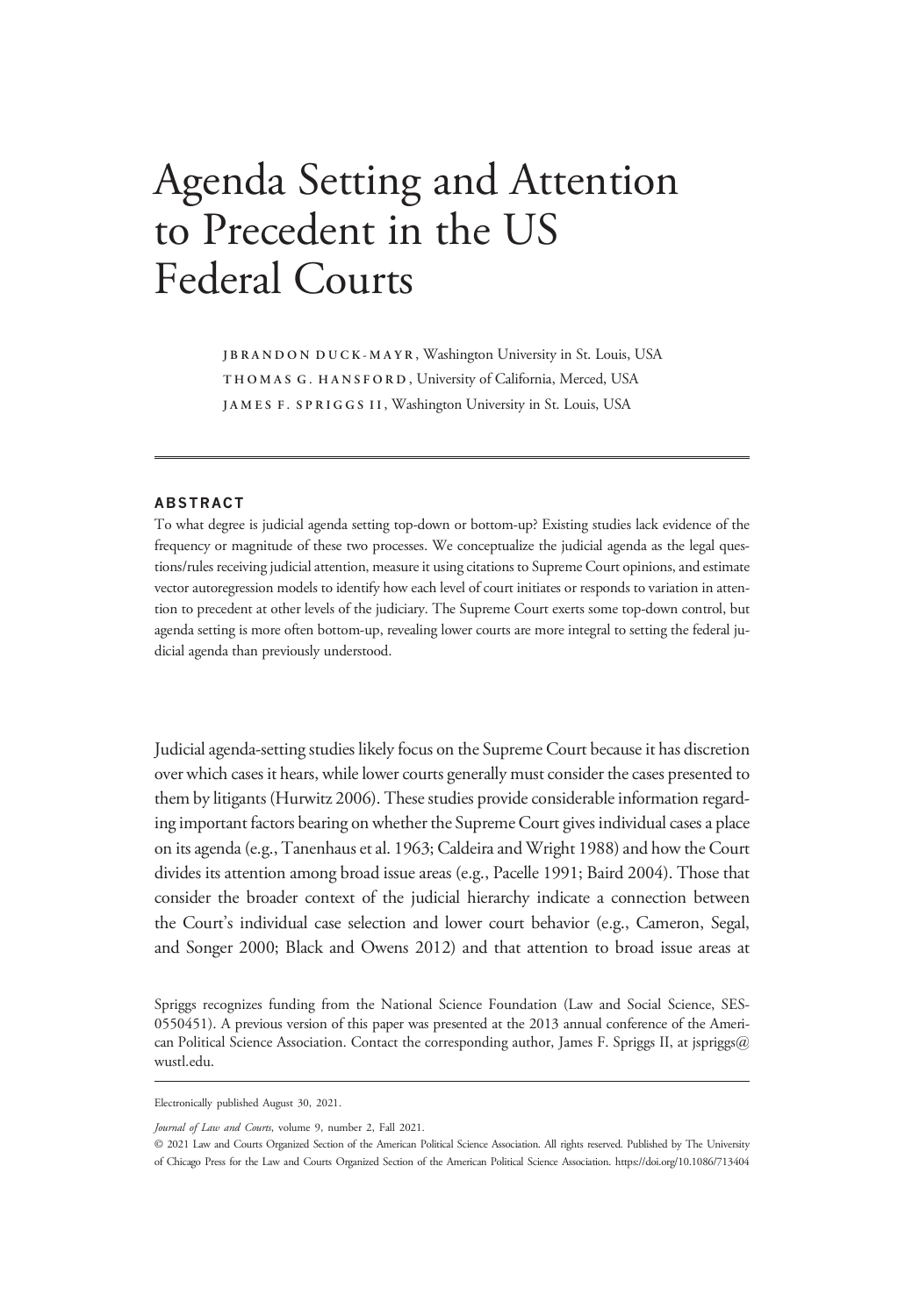the Supreme Court is related to attention to these issues in the appellate courts (Hurwitz 2006; Rice 2014).

While scholars have discussed bottom-up effects, there are not enough studies with broad enough data to discern to what degree judicial agenda setting is top-down versus bottom-up. Qualitative studies demonstrate how developments in the lower courts can affect the Supreme Court's agenda, such as through the efforts of mobilized litigants or issue percolation (e.g., Epstein and Kobylka 1992; Epp 1998). However, quantitative studies of bottom-up forces in judicial agenda setting are in short supply. Peters (2007) provides empirical evidence of the effect of legal mobilization efforts on the Supreme Court's agenda independent of the effects of the Court's own past salient decisions. Hurwitz (2006) provides the only quantitative study of the dynamic relationship between courts' agendas that allows for both bottom-up and top-down effects.

Hurwitz (2006) studies how the relative number of cases in three issue areas (civil liberties, criminal procedure, and economics) changes over time at the Supreme Court and the courts of appeals, allowing for cross-hierarchy dynamic effects rather than focusing solely on the impact of the Supreme Court. Hurwitz finds appellate courts influence the Supreme Court's economic agenda, while the Supreme Court affects the appellate courts' agendas in the area of civil liberties. Despite this important finding, the literature largely remains focused on the Supreme Court's ability to set the agenda. In the years since Peters (2007) and Hurwitz (2006), we have continued to expand our knowledge of agenda setting at and by the Supreme Court (Black and Owens 2009; Harvey and Friedman 2009; Owens 2010; Black and Boyd 2013; Rice 2014; Bryan 2019) without commensurate examination of bottom-up effects. The result is a lopsided literature that does not adequately address important forces in setting federal courts' agendas.<sup>1</sup>

We build on Hurwitz's study to provide a broad, systematic examination of the impact of courts at each level of the federal judicial hierarchy—the Supreme Court, the courts of appeals, and the district courts—on the agendas of every other level of court in the hierarchy. In other words, Hurwitz (2006) demonstrates that both top-down and bottom-up cross-hierarchy influence on courts' institutional agendas occurs; we quantify the relative frequency and magnitude of these effects.

To do so, we propose a new conception and measure of an important aspect of the federal judicial agenda: federal courts' attention to precedent. Conceptually, we view the judicial agenda as the set of legal questions (and their associated legal rules) courts address in the cases they decide. A court's agenda is thus made up of individual policy questions, such as whether a state government's search of a person's car with a drug-sniffing dog violates the search and seizure clause of the Fourth Amendment. To empirically capture

<sup>1.</sup> For example, Caldeira and Wright (1988, 1990), Perry (1991), Cameron et al. (2000), Baird (2004), Harvey and Friedman (2009), Owens (2010), Clark and Kastellec (2013), Rice (2014), and Bryan (2019), among others, focus on the Supreme Court, while only a handful of studies such as Epstein and Kobylka (1992), Epp (1998), Hurwitz (2006), and Peters (2007) discuss bottom-up forces.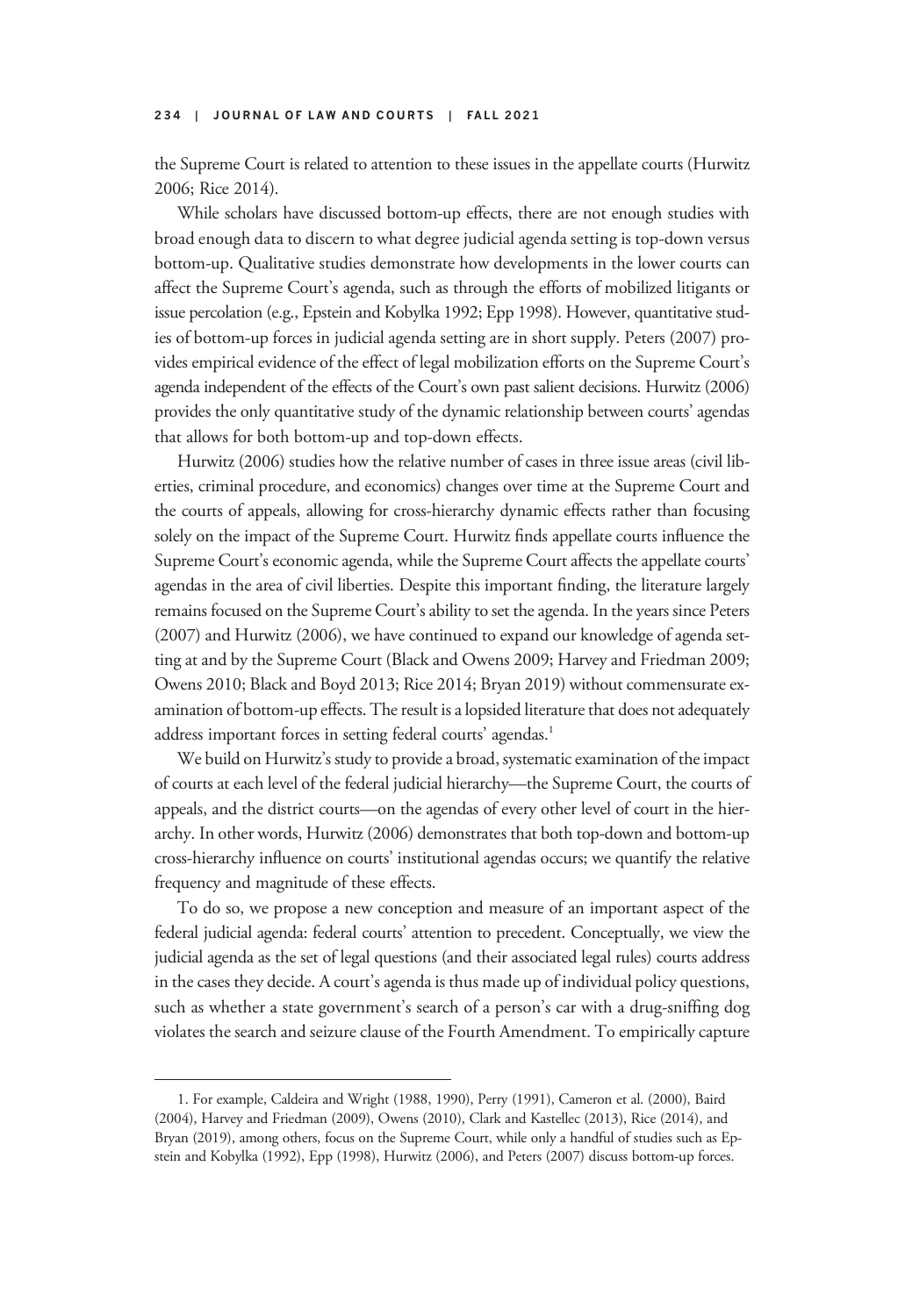which legal questions/rules are most prominent on the federal judiciary's agenda at a given point in time, we look at federal courts' attention to Supreme Court precedent. Specifically, we count the annual number of citations by the Supreme Court, courts of appeals, and district courts to Supreme Court precedents. In so doing, we capture an important aspect of the agenda: how relevant the legal questions and rules articulated in a given precedent remain in subsequent years.

More specifically, to study how courts at each level of the federal judicial hierarchy affect the agenda of courts at other levels of the hierarchy, we use decades of Supreme Court, appeals court, and district court citations to Supreme Court precedents to estimate a series of vector autoregression models. These statistical models allow us to identify how each level of court initiates or responds to variation in the attention given to a precedent in other levels of court. The results reveal that while the Supreme Court exerts some top-down control of the federal judicial agenda, there is clear evidence of lower courts playing an even more important role in influencing attention to precedent.

This discovery has important implications for studying the judicial policy-making process. Judicial policy making, including agenda setting, is often portrayed as primarily the purview of the Supreme Court (but see Klein 2002). However, we show that lower courts influence the prominence of precedents on judicial agendas more often than the Supreme Court. Given the importance of agenda setting in policy making (see, e.g., Riker 1993), this suggests a significant and previously understudied policy impact of lower courts: that agenda setting, at least with respect to attention to precedent, is more often driven by lower federal courts than a top-down process owned by the Supreme Court.

Our contribution to the study of agenda setting in the federal courts is thus twofold. First, we provide a novel concept and measure of the judicial agenda that captures how prominent specific legal questions and rules (as revealed by courts'attention to precedents) are on the judicial agenda and accounts for the lower courts in a more comprehensive way. Second, using this new approach, we provide evidence that the lower courts play an important role in setting the judicial agenda, suggesting the literature's current focus on the Supreme Court as the dominant actor in judicial agenda setting (either directly, or indirectly, through litigant mobilization) may be misplaced.

# I. SETTING THE FEDERAL JUDICIAL AGENDA

For any policy-making institution, agenda setting may be the most important stage of the policy-making process (Schattschneider 1960; Riker 1993). This is just as true for the judiciary as it is for any policy-making institution (Caldeira and Wright 1990). So, who sets the federal judicial agenda? The answer to this question depends on how one conceptualizes agenda setting in the courts.

# A. Conceptualizing and Measuring the Judicial Agenda

A substantial portion of the judicial agenda-setting literature has focused on the US Supreme Court's decisions to grant or deny certiorari ("cert")—its ability to select which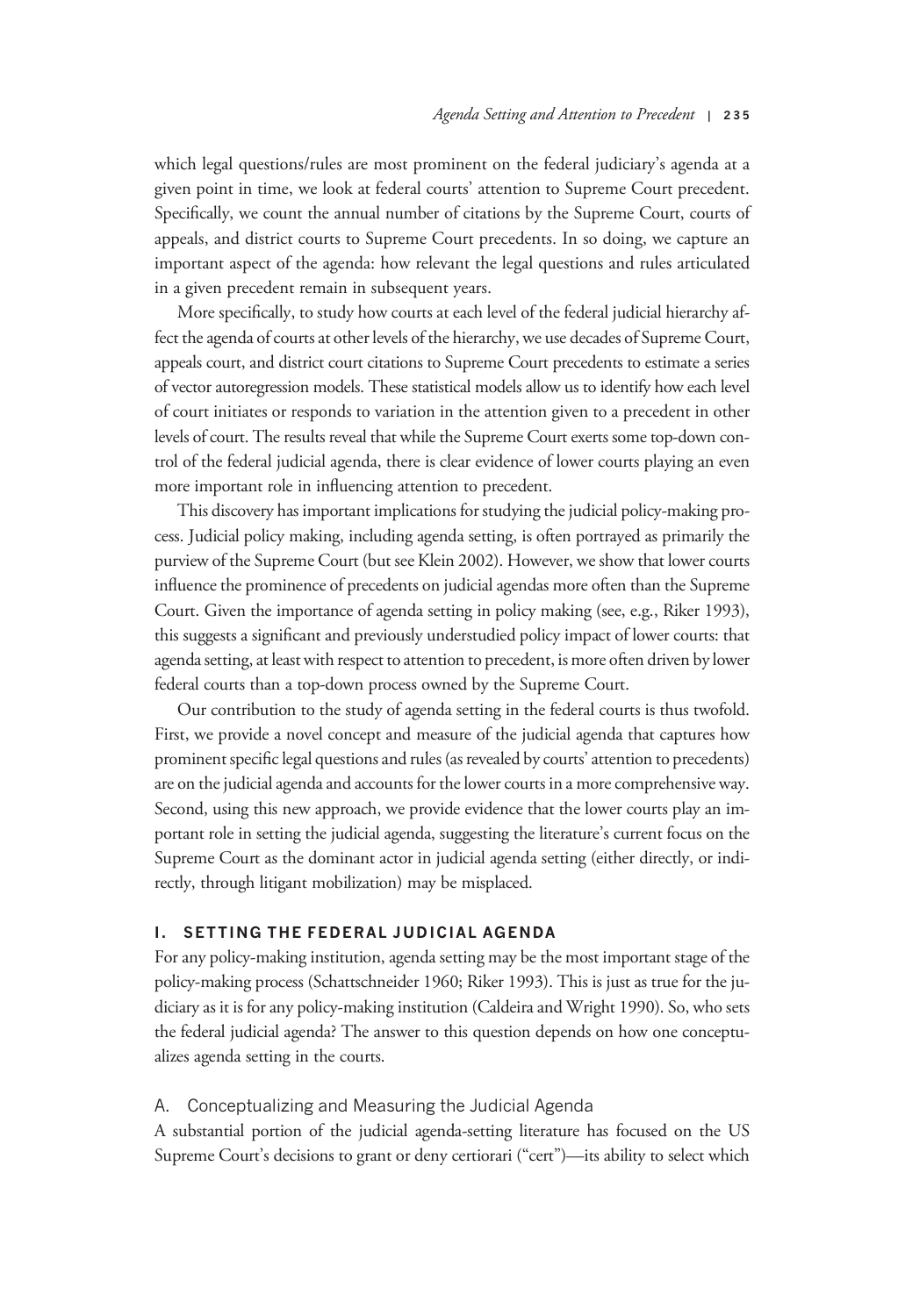specific cases to hear (Tanenhaus et al. 1963; Caldeira and Wright 1988, 1990; Perry 1991; Black and Owens 2009; Owens 2010; Black and Boyd 2013; Bryan 2019). Some of these studies recognize the role events in the lower courts play in cert decisions, such as whether a circuit split exists or there is dissensus in the circuit panel below or between the trial and appellate courts (Perry 1991; Black and Owens 2009; Black and Boyd 2013). Scholars have also recognized the role of interest groups (Caldeira and Wright 1988) and public opinion (Bryan 2019) in these decisions. However, a study focused on cert decisions inherently posits the Supreme Court as the primary force in agenda setting and can only grant insight into the determinants of the Supreme Court's agenda, telling us nothing about how lower courts help structure the agenda.

Another set of studies considers not whether the Supreme Court will hear an individual case but how the Court builds its *institutional agenda*—the set of issues the Court will address (Pacelle 1991). In these studies, the Court's agenda is not operationalized as ones and zeros for whether each individual case is heard, but as counts (Baird 2004; Peters 2007) or proportions (Pacelle 1991; Flemming, Bohte, and Wood 1997; Flemming, Wood, and Bohte 1999; Hurwitz 2006) of cases in issue areas. In addition to giving a better sense of how the Court chooses which issues to adjudicate, this approach has the nice property of being able to measure the lower courts'agenda (Baird 2004; Hurwitz 2006; Rice 2014).

We employ a different approach to study courts' institutional agendas. Instead of examining attention to broad issue areas, we focus on attention to specific legal precedents. We thus disaggregate the previous conception/measure of the institutional agenda and look at the individual policy problems that underlie it. This conception is consistent with past work in judicial politics on the citation to precedent, as well as the literature on agenda setting in American politics. The former argues the frequency of citation to a precedent captures a case's continued importance for the law (see, e.g., Landes and Posner 1976; Spriggs and Hansford 2002; Hansford and Spriggs 2006; Fowler et al. 2007; Black and Spriggs 2013). If an opinion is never or rarely cited, that suggests it is not useful for the resolution of subsequent legal disputes. Conversely, if an opinion is frequently cited, that indicates it provides valuable information for deciding current litigation.<sup>2</sup> That is, frequency of citation proxies for the degree to which particular legal questions and rules remain on the judicial agenda, given that individual precedents generally serve as indicators of the legal questions asked in them and the legal answers provided by the courts. Our approach is also consistent with the broader American politics literature on agenda setting, such as Kingdon (1984), who conceives of the agenda as policy solutions meeting policy problems (e.g., traffic congestion in the 1960s being met by the solution

<sup>2.</sup> Prior research offers empirical support for this idea, showing, for instance, that the Supreme Court is more likely to legally interpret a precedent if it has greater legal and factual similarity to a case it is deciding (Spriggs and Hansford 2002; Hansford and Spriggs 2006). In addition, lower federal courts are more likely to cite a Supreme Court precedent that possesses greater legal relevance (Spriggs and Hansford 2002; Fowler et al. 2007; Black and Spriggs 2013).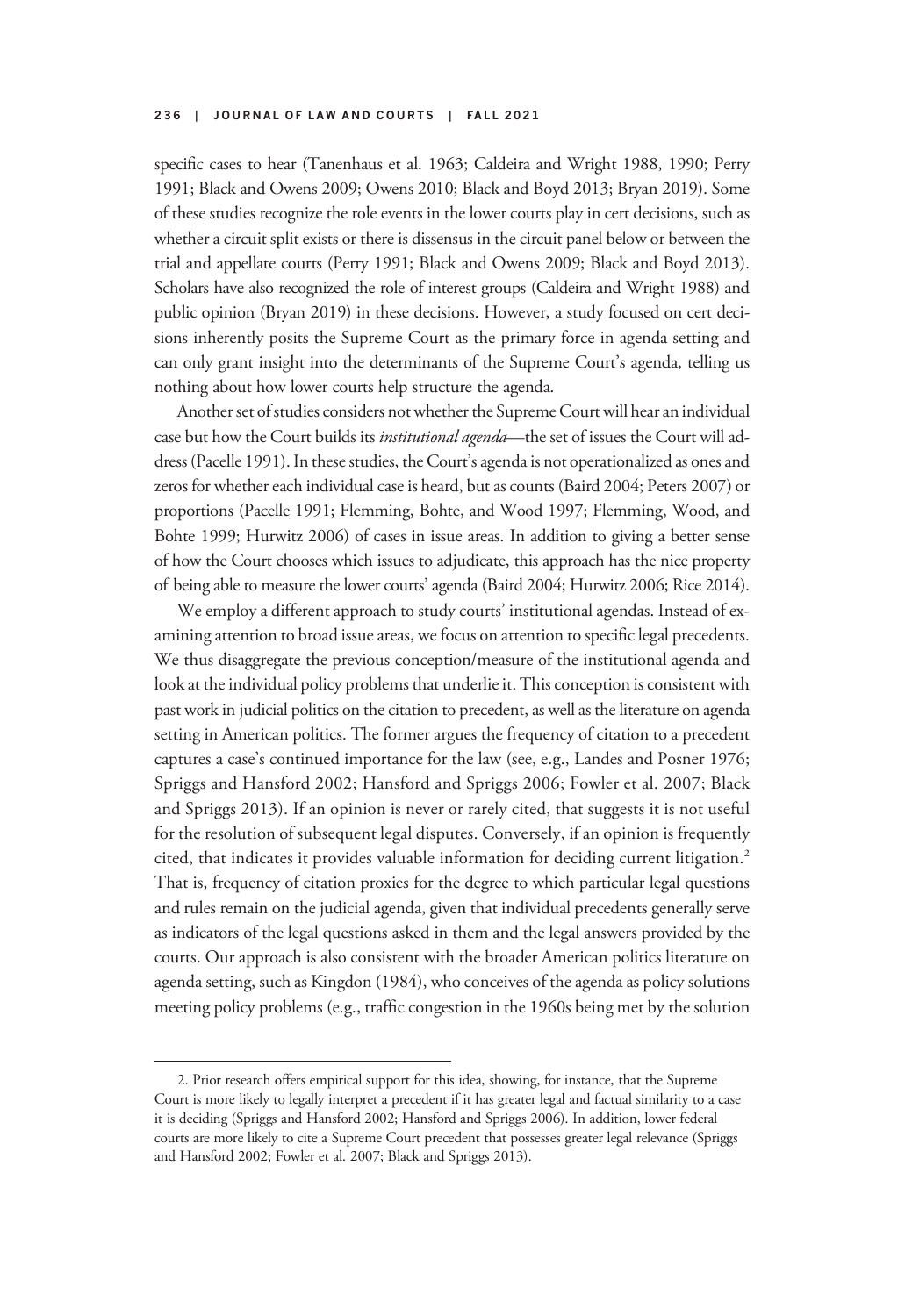of mass transit systems in the 1970s and 1980s). In our study, legal questions in court cases represent the policy problems and the legal holdings/rationales in cases are the solutions/policies crafted to answer them.

We use Shepard's Citations to collect data on citations to Supreme Court opinions. Shepard's provides a record of every citation from one American court to another, and it classifies some of them as being substantive treatments of precedent (e.g., the following or criticizing of precedent; see Hansford and Spriggs [2006]). Here, we are not concerned with how a court treats a precedent (favorably vs. unfavorably, or favorably vs. very favorably), but we focus on the degree to which courts pay attention to a precedent. We therefore include in our count of citations to a case any citation to that case in Shepard's Citations, regardless of whether it was a substantive treatment or a string citation. This measurement approach is consistent with past research using citations to capture the importance of precedent (see Fowler et al. 2007; Clark and Lauderdale 2010; Black and Spriggs 2013), which views all citations as being informative, regardless of whether the citing opinion references the cited precedent using a "string citation"—meaning there is no discussion of the cited case in the citing case—or it substantively interprets the precedent. As Cross et al. (2010, 41) state:"A citation to a case, even if that citation is a string citation, provides information about the continued relevance for that case for legal disputes coming before the Court. In short, we argue that citations provide meaningful information about the law."<sup>3</sup>

Focusing on attention to precedent, as revealed by citations, offers three advantages.<sup>4</sup> First, precedents are finer grained than broad issue areas and depict important variation in the types of legal questions being addressed within issue areas. For example, consider the set of all cases discussing civil liberties with the set of cases citing the precedent set in Miranda v. Arizona. While the annual count of citations in the area of civil liberties tells us something important, the number of citations to a particular precedent, such as Miranda, offers a more nuanced view and indicates which specific legal questions the Court addresses at a given point in time. Second, it allows us to study judicial agendas without a researcher-imposed typology, as precedents and their subsequent citations are judge created and are fundamental components of judicial decision-making. Third, our use of citations to measure the judicial agenda follows from the norm of stare decisis, which instructs judges to cite the most legally relevant and authoritative cases when deciding a legal dispute (Schauer 1987; Aldisert 1990). Citations, that is, are not random, and when courts cite precedents they indicate which legal questions/rules remain most relevant for contemporary legal disputes. As Fowler et al. (2007, 5) write: "Generally, each citation in an opinion represents a latent judgment by the Court about which cases are most relevant

<sup>3.</sup> See n. 9 for additional information on this point.

<sup>4.</sup> Of course, what we gain in specificity, analyzing issues in judicially created terms, and improved lower court data collection must be balanced against losing the ability to speak in terms of broad issue areas.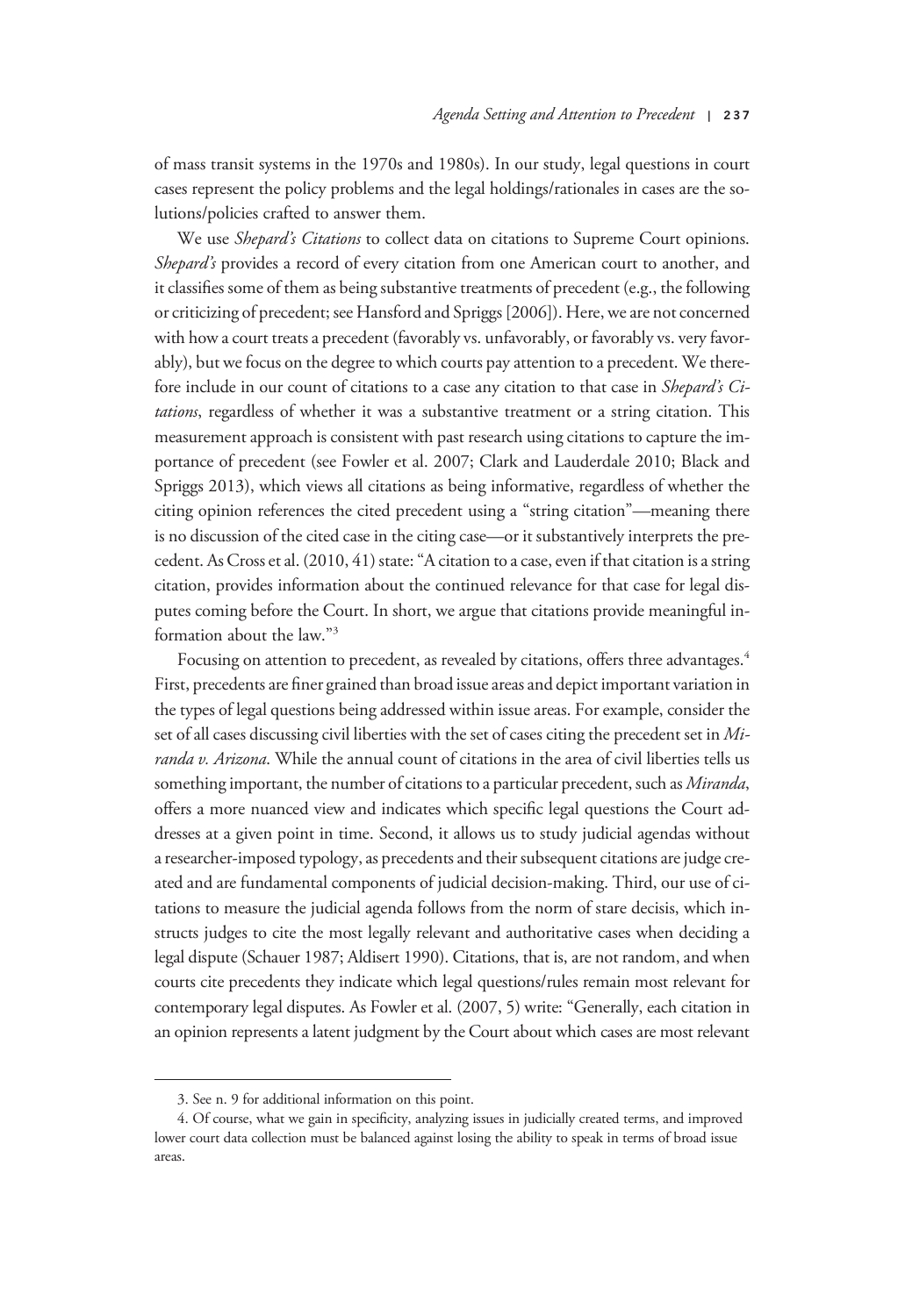for addressing a legal question." Finally, while it is difficult and time-consuming to code reliably the issues dealt with in the tens of thousands of decisions handed down in the three levels of the federal judiciary over any meaningful time span, which has caused researchers to exclude district courts from their analyses (e.g., Hurwitz 2006; but see Rice 2014), Shepard's Citations provides highly reliable citation data that can assess attention to specific precedents throughout the federal court system.<sup>5</sup>

So, who determines the amount of attention paid to a particular legal precedent? To begin to answer this question, it is useful to consider that there are multiple information flows within a judicial hierarchy. The traditional view of judicial hierarchies implies that (1) information about disputes and their initial resolutions flows upward from low court to high court (Clark and Kastellec 2013), and (2) information about how the legal questions arising in these disputes should be answered flows from high court to low.<sup>6</sup> In other words, disputes move up the hierarchy while precedents flow downward. These two information flows suggest two distinct possibilities for agenda setting in the judicial hierarchy: a top-down, Supreme Court–driven model and a bottom-up model in which the Court responds to the attention paid to precedents in the lower courts. Alternatively, the agendas could be a function of both processes, bottom-up and top-down. Put differently, do lower courts make a precedent salient to the Supreme Court, does the Court determine the salience of a precedent for the lower courts, or are both dynamics in play?

#### B. The Top-Down Model

Research often uses a principal-agent perspective when considering hierarchical relationships, in which the Supreme Court is the policy-making principal and the lower courts are its agents of implementation. Lower courts decide cases based on either Supreme Court precedent or contemporary Supreme Court preferences, though there is always the potential for agency loss if lower court judges decide cases in ways that diverge from the precedent or preferences of the high court.<sup>7</sup> Numerous studies provide evidence that lower federal courts are responsive to changes in Supreme Court preferences (e.g., Haire, Songer, and Lindquist 2003; Randazzo 2008; Westerland et al. 2010; Black and Owens 2012) or precedent (Baum 1980; Songer, Segal, and Cameron 1994; Benesh and Reddick 2002; Hansford and Spriggs 2006).

The principal-agent model implies the Supreme Court should exert a good deal of control over the federal judicial agenda. To the extent lower court judges can reasonably be viewed as agents of the Court, we expect these judges to be responsive to agenda signals sent by the Court regarding the importance of legal questions, precedents, or issues.

<sup>5.</sup> Spriggs and Hansford (2000) provide evidence of the reliability and validity of Shepard's Citations data.

<sup>6.</sup> Hansford, Spriggs, and Stenger (2013) suggest a third information flow: information regarding the current ideological location of precedents can flow upward from lower court to high court.

<sup>7.</sup> Goldman (1975) and Klein (2002), for example, find appellate judges are influenced by policy preferences, which can lead to agency loss.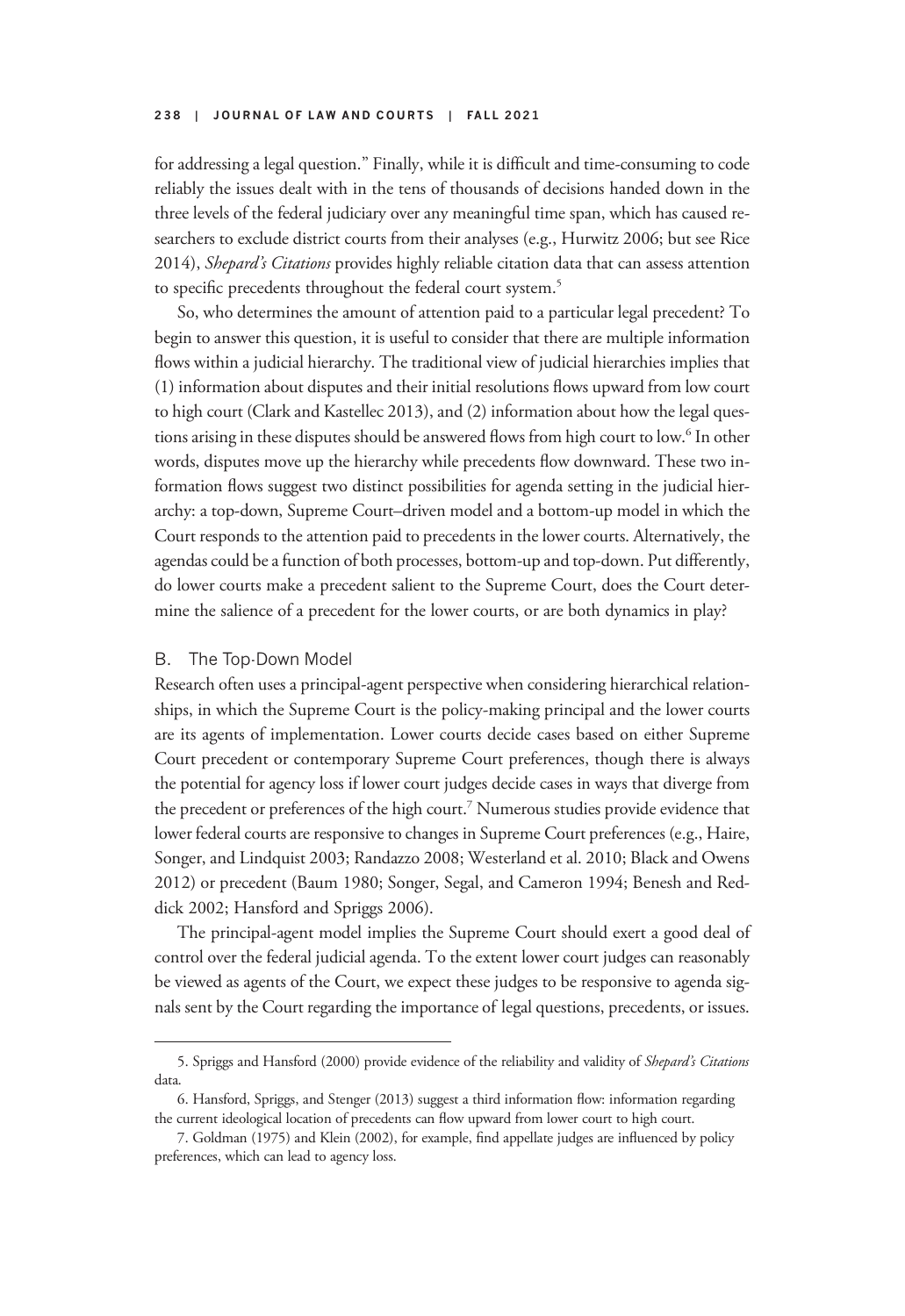Though lower courts have much less control over their agendas in terms of the cases to be decided, judges can emphasize or de-emphasize aspects of a dispute and choose the precedents used to decide a legal question. Alternatively, Supreme Court signals about its agenda preferences could indirectly control the agendas of the lower courts through the mobilization of litigants. Baird (2004) argues that when the Supreme Court issues a salient decision in a particular issue area, it signals its interest in this issue area to potential litigants. These salient decisions thus lead to subsequent, related litigation in federal courts, some fraction of which ultimately ends up before the Court.

Based on the principal-agent model, evidence that lower court decision-making is responsive to the Court's directives, and Baird's work on the mobilizing effect of salient Court decisions, the top-down hypothesis of attention to precedent contends the Supreme Court controls the degree to which precedents receive attention throughout the judicial system. Increases (decreases) in the attention paid to a precedent at the Court will lead to increases (decreases) in the attention paid to this precedent in the district and appeals courts. Benesh and Reddick (2002) and Hansford and Spriggs (2006) provide some evidence for this perspective, as they find that how the Supreme Court treats a precedent affects the extent to which lower courts use that precedent. These studies, however, do not allow for the possibility that lower court attention to a precedent might, in turn, influence the Court.

# C. The Bottom-Up Model

Though there is a good deal of evidence the Supreme Court exerts some control over lower court decision-making, it is less clear the Court will necessarily control the federal judicial agenda. After all, legal cases and controversies move up the judicial hierarchy, which logically implies that changes to the federal judicial agenda may be initiated in the lower courts. Legal mobilization efforts, for instance, must begin in the lower courts.

Studies assessing bottom-up effects essentially come in two flavors. One avenue of research provides evidence of the informational importance of the lower courts to the Supreme Court. Lower court usage of precedent can provide information to the justices about the contemporary policy implications of a precedent (Hansford, Spriggs, and Stenger 2013). The legal opinions crafted by lower court judges can shape the language ultimately used in Supreme Court opinions (Corley, Collins, and Calvin 2011). Clark and Kastellec (2013) find evidence of the usefulness of the "percolation" of issues in lower courts to the Supreme Court's agenda-setting decisions.

Another vein of research directly addresses bottom-up effects in judicial agenda setting. Pacelle (1991) explains the Supreme Court's agenda can be bifurcated into those issues it wants to address (the "volitional agenda") and those it must address to resolve lower court disputes (the"exigent agenda"). Epp (1998) and Epstein and Kobylka (1992) argue interest groups and advocates are responsible for pushing issues up through the judicial hierarchy to the Court; as Epp (1998, 2) states, "Sustained judicial attention and approval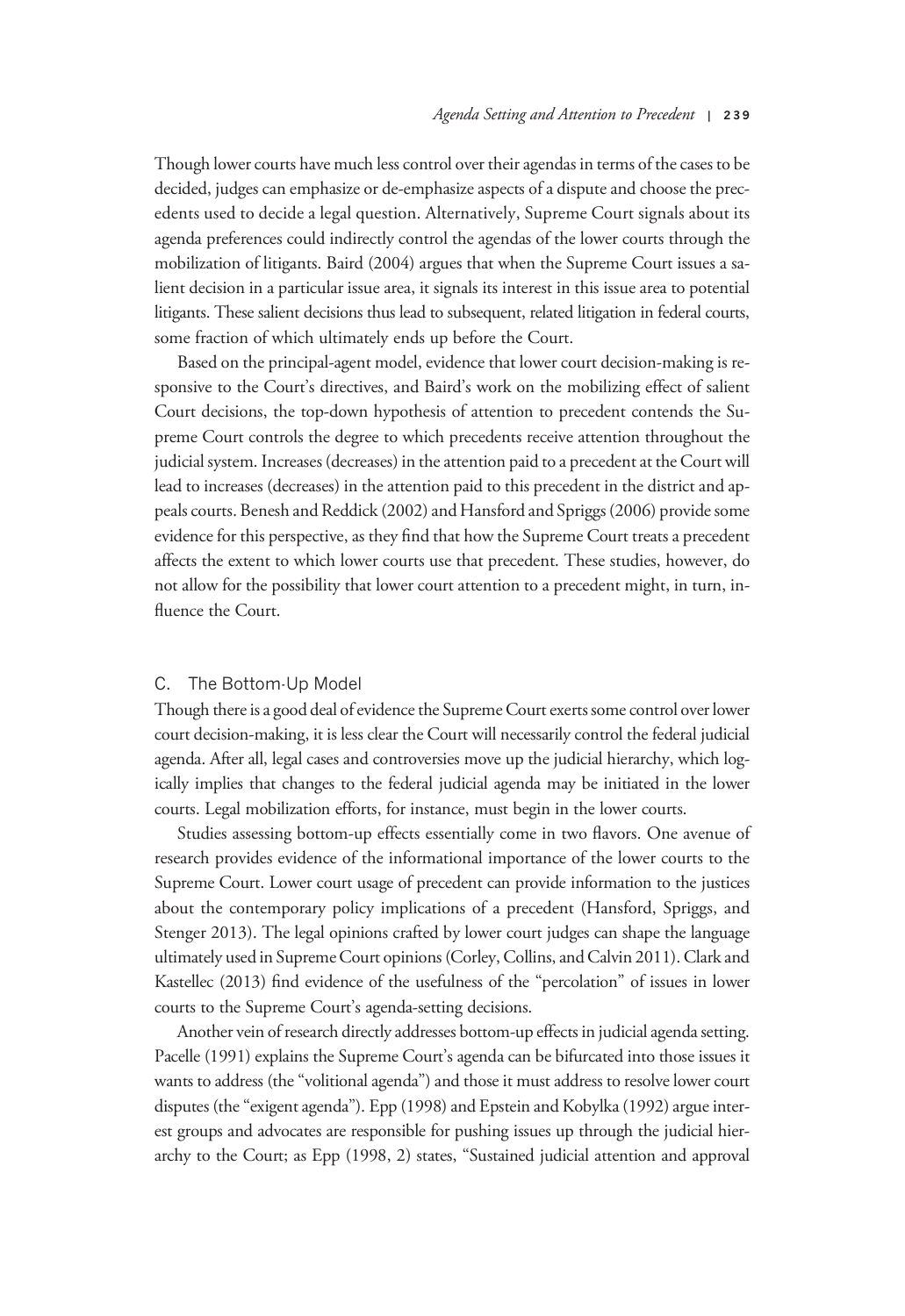for individual rights grew primarily out of pressure from below, not leadership from above." However, quantitative studies of bottom-up effects in judicial agenda setting are in shorter supply than studies on the Supreme Court's ability to set the agenda.

Notable exceptions are Peters (2007) and Hurwitz (2006). While Baird (2004) explored a top-down view of legal mobilization effects, finding salient Supreme Court decisions in an issue area spurred increased attention to that issue area in both the Supreme Court and the courts of appeals, Peters (2007) shows an independent effect of legal mobilization efforts even after accounting for the effects of salient Supreme Court decisions. Hurwitz (2006) uniquely allows for a direct, dynamic effect of changes in the appellate courts'agendas on the makeup of the Supreme Court's agenda. He finds increased attention to economic issues on the courts of appeals leads to more attention to economic cases on the Supreme Court. Note that due to the nature of the data, Hurwitz did not assess the influence, if any, US district courts have on other courts' agendas. Our measurement approach allows us to include district courts in our analysis, as well as to assess attention to precedents decided across all issue areas addressed by the Court.

There is thus both evidence and theory for an important "bottom-up" component to the federal judicial hierarchy. The accompanying hypothesis regarding attention to precedent is that the Supreme Court will be responsive to the relative attention paid to a precedent in the lower courts. An increase (decrease) in lower court attention to a given precedent will subsequently lead to an increase (decrease) in attention to this precedent at the Court. Note that increases in attention paid to a precedent in the lower courts need not necessarily result only from conscious choices by lower court judges. The extent to which a precedent is on the agenda of the lower courts will be a function of choices made by litigants (the decision to rely on the precedent in argumentation) and judges (i.e., the decision to cite the precedent in opinions).<sup>8</sup>

<sup>8.</sup> With respect to whether citations are litigant or judge driven, we suspect that, generally speaking, given the adversarial nature of the legal system, in most cases the litigants will cite most of the relevant precedents judges will cite. While there is little data on the frequency with which judges cite cases that litigants do not, we know (1) in the 182 cases decided by the Supreme Court in the 1991 and 1995 terms, the litigants cited a total of 10,842 precedents, and in only 26 instances did the Supreme Court legally interpret a case not cited by the litigants; in those 26 instances, the cases the Court interpreted were closely aligned with the ones cited by the litigants (see Spriggs and Hansford 2002); and (2) the Supreme Court does not overrule precedent unless litigants ask it to do so (see Segal and Howard 2002). Likewise, since our purpose in this paper is descriptive, and not explanatory, we see it as less essential to determine if a litigant was the source of a cite. The reason is because even if a litigant does drive the citation, once a judge cites the case in an opinion, the court is indicating which legal questions and legal rules remain relevant for contemporary disputes. That is, our purpose is to determine which legal policies are on the agenda, not the reason they are on the agenda. Finally, the empirical work dealing with the citation of precedent (see Spriggs and Hansford 2002; Fowler et al. 2007; Clark and Lauderdale 2010; Black and Spriggs 2013) views all cites, regardless of their origin, as an indication of which questions and legal rules remain important and thus germane for deciding contemporary cases.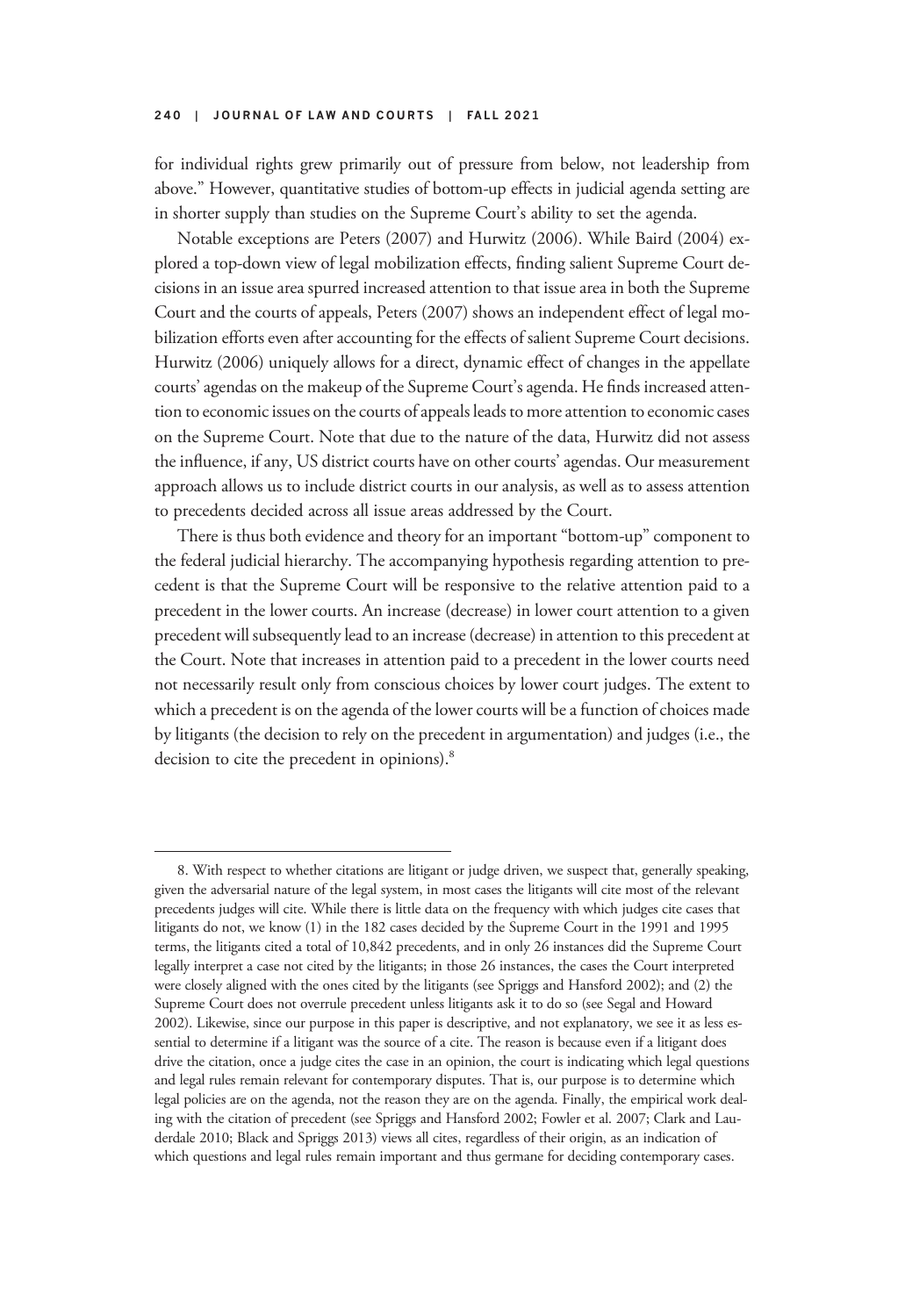# D. A Mixed Model of Agenda Dynamics

A third possibility is that the agenda of the federal judicial hierarchy has both top-down and bottom-up components. This is essentially the point made by Pacelle (1991) when he argues the Supreme Court's agenda can be divided into "volitional" and "exigent" parts. The former contains legal issues the Court wants to address, while the latter contains issues the Court must deal with, perhaps owing to the Court's involvement in this issue area in the past and subsequent lower court litigation.

Hurwitz (2006) is, to our knowledge, the only quantitative study to allow for a mixed model of agenda dynamics. Hurwitz examines the attention to broad issue areas at the Supreme Court and the appeals courts and finds that attention to economics moves upwards from the appeals courts while attention to civil liberties moves downwards from the Court. However, Hurwitz does not incorporate the US district courts in his analysis and his focus was limited to two issue areas. Our conceptual approach, coupled with decades of citations to Supreme Court opinions, allows us to engage in a much broader study of the overall cross-hierarchy dynamics in courts' institutional agendas.

# II. DATA AND METHODS

In order to test whether attention to precedent flows downward from the Supreme Court, upward from the lower courts, or in both directions, we analyze the annual number of citations to Supreme Court precedents in the district courts, appeals courts, and Supreme Court.9 We consider Supreme Court precedents decided during the 1946 through 1986

<sup>9.</sup> See Fowler et al. (2007, n. 12) for a detailed justification for using all citations to measure legal relevance/importance, rather than rely only on "substantive treatments" of precedent. Their argument that all cites are informative (though there is variation in how informative) applies equally to our use of citations to study agenda setting. Hansford et al. (2013) and Clark and Lauderdale (2010) also view all citations as being informative rather than seeing only the narrower category of substantive treatments as informative. Finally, work by Hansford and Spriggs (2006), Fowler et al. (2007), and Black and Spriggs (2013), among others, empirically shows the continuing relevance of a case for the law depends on whether a case is cited, regardless of the substantive nature of that citation. To empirically address this issue, we looked through all the citation dyads where both the citing and cited case was a Supreme Court case. We then used the US Supreme Court Database to determine the issue area for each of those citing and cited cases (which is why we only consider the subset for which the Supreme Court was the citing court). For each citing case, we calculated the proportion of the cases that it cited that were in its same issue area; and for each cited case, we calculated the proportion of the cases citing it that were in its same issue area. The median proportion of the citing cases' proportions was 0.7 and the median proportion of the cited cases' proportions was 0.67, with overall 0.63 of the dyads being in the same issue area. So, while some citations are to cases outside the main substantive focus of a case, largely this is not so, and we have no reason to believe that citations to cases outside the main substantive focus of a case would drive the phenomenon we observe. Additionally, we took 30 randomly selected cases from our data and generated time series as in our paper, but we counted only substantive treatments of the precedents (e.g., followed, distinguished), rather than all citations, to compare our results with the models for the same cases where all citations were counted. The results were largely congruous, with lag coefficients being reliably of the same sign, or not reliably of either sign, 0.83 of the time when compared to the citation results originally obtained. Therefore, we seem to get the same story, even if we examine treatments rather than citations.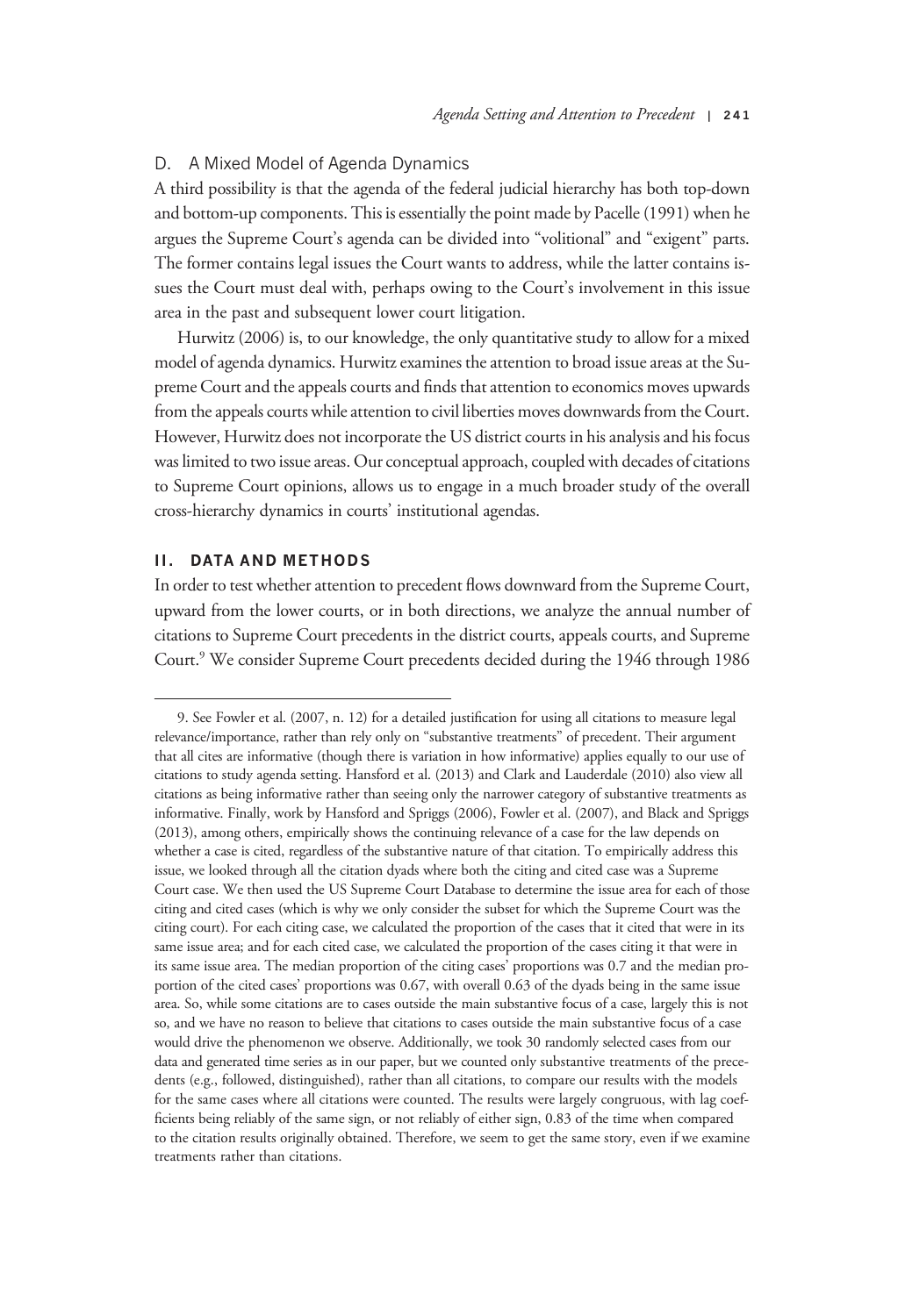terms (the Vinson, Warren, and Burger Courts). We do not analyze precedents from more recent terms to ensure we have a sufficient number of observations in each time series.

We construct three time series for each of these 5,240 precedents: annual Supreme Court citations to the precedent (Supreme Court Cites), annual appeals court citations to the precedent (Appeals Court Cites), and annual district court citations (District Court Cites).10 Of these, we are able to analyze 4,661; for the remaining 579 precedents, for at least one of the time series the precedent was not cited at all.<sup>11</sup> For each precedent, the time series begins the year the Supreme Court established the precedent and ends in 2015. On average, a precedent in our sample was annually cited once by the Supreme Court, eight times in appeals courts, and 17 times in district courts.<sup>12</sup>

We are interested in the dynamic relationship between these time series, such as how changes in the citation patterns of district courts affect the citation patterns of the Supreme Court. Such autoregressive dynamics, or impacts of lagged values of the time series on their present values, are often studied using vector autoregression (VAR) models.13 A VAR model takes the following form:

$$
Y_t = A Y_{t-1} + X_t \beta + \varepsilon_t,
$$
  

$$
E(\varepsilon_t) = 0,
$$

where  $Y_t$  is the vector of dependent variables at time t,  $X_t$  and  $\beta$  are the exogenous variables and their coefficients, A is a matrix of lag coefficients, and  $\varepsilon_t$  is the vector of errors.<sup>14</sup> However, while this model is appropriate for data that can take any real value, the assumed linear relationship is inappropriate for time series of counts; for example, in our context, there cannot be a negative number of citations to a Supreme Court precedent, though a typical VAR would allow for that. Indeed, analyzing time series of

<sup>10.</sup> We follow the approach in Fowler et al. (2007) and Black and Spriggs (2013), who gathered citation data from *Shepard's Citations*, and update their data to include more recent citations through the end of 2015.

<sup>11.</sup> That some precedents never get cited by any American court indicates that the creation of a legal rule by the Court does not guarantee that it will be used by other courts. Put another way, there is heterogeneity in the attention paid to precedent, with some getting zero attention, that is not a function of how much attention is paid to it at another level of the judiciary.

<sup>12.</sup> These figures are rounded to the nearest integer. More precise means are 0.82, 7.54, and 17.30, respectively. One might be concerned that because the number of cited cases in precedents increases over time, this could affect our results. To empirically examine this, we restricted our attention to only the most recently decided cases in our data. For those cases, citations from the more recent "high citation" period will dominate the time series. Looking at models only for cases decided after 1980, we see a similar pattern to the phenomenon we find in the larger data in the paper. In table A1, we reformulate table 1 in terms of the proportions, and show side-by-side the corresponding data using only cases decided after 1980. One can see that for both the full data and the subset, lower courts' lag coefficients on current Supreme Court cites reliably differ from zero much more often than the other way around.

<sup>13.</sup> See Freeman, Williams, and Lin (1989) for an introduction to VAR models in political science.

<sup>14.</sup> Some sources reserve the term VAR for models that do not include exogenous predictors, using the label VARX for models with exogenous predictors. We use the same term for both models.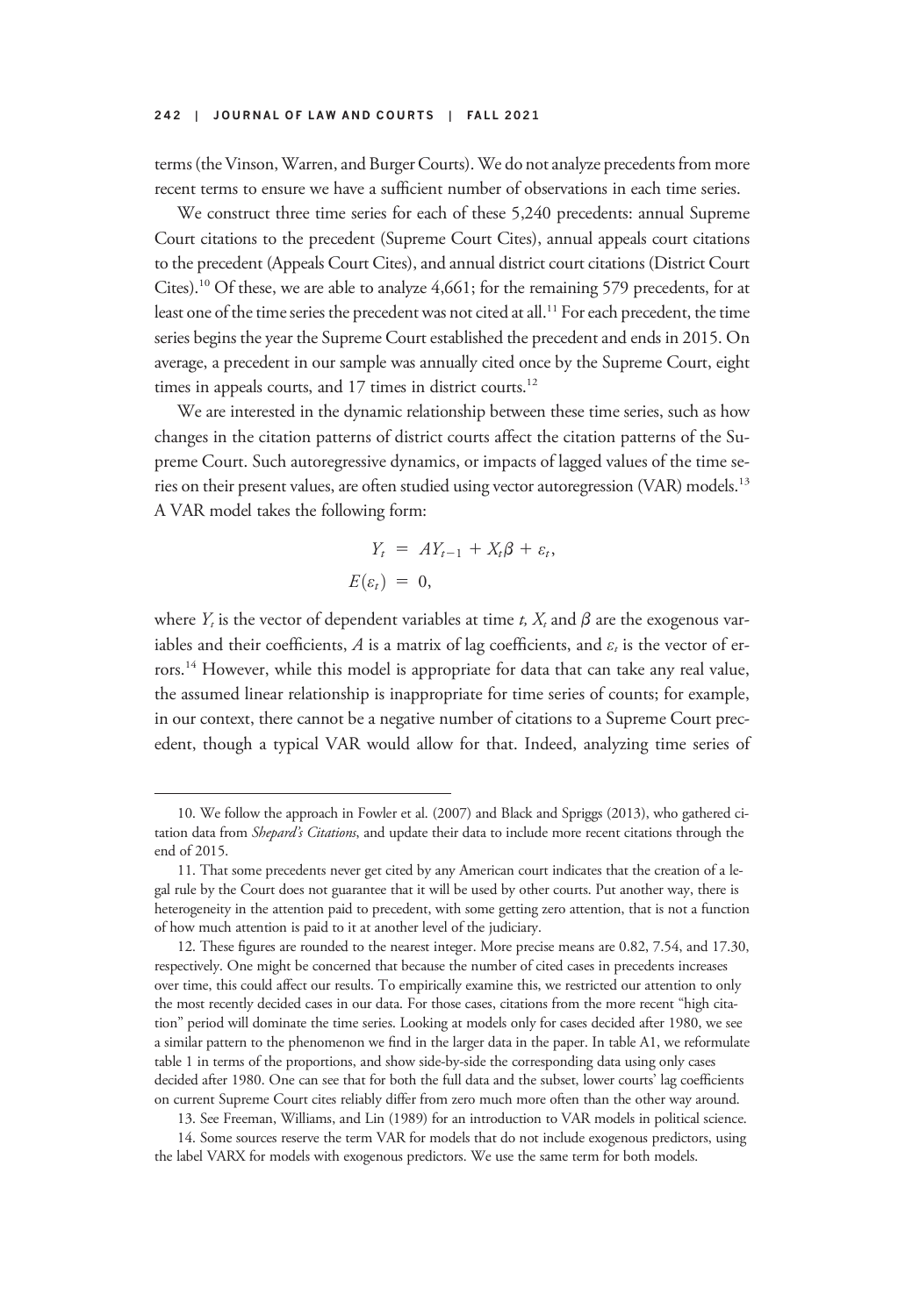counts in that way will produce biased and inefficient estimates (King 1988; Brandt et al. 2000; Brandt and Williams 2001; Brandt and Sandler 2012). We therefore utilize the Bayesian Poisson VAR (BaP-VAR) model from Brandt and Sandler (2012).

This model assumes the series of grouped counts have marginal Poisson distributions:

$$
y_{tj} \vee b_t, \beta, A \sim \text{Poisson}(\mu_{tj}),
$$
  

$$
\mu_t = Ay_{t-1} + \exp(X_t\beta + b_t),
$$

where  $\gamma_{ti}$  is the number of citations in equation *j* at time *t*,  $X_t$  and  $\beta$  are the exogenous variables and their coefficients,  $A$  is a matrix of lag coefficients, and  $b_{ij}$  are equation and observation specific latent effects, so that their covariance matrix  $D$  captures the contemporaneous correlation between the count series (Brandt and Sandler 2012). This allows one to capture both contemporaneous correlations via the estimates of D and autoregressive dynamics via the estimates of A, while controlling for the effects of the exogenous variables. Modeling the time series of counts in this way eliminates the bias that using a linear-regression based model would introduce (Brandt and Sandler 2012).

We use the same priors to complete the model as in Brandt and Sandler (2012), and use the Markov Chain Monte Carlo algorithm given in their appendix to simulate the posterior distribution for the model parameters. Specifically, our priors are:

Exogenous coefficients: 
$$
\beta \sim N\left(0, I_4 \odot \left(1\frac{7}{4} \otimes \left(\frac{10}{3}, \frac{5}{3}, \frac{5}{3}, \frac{5}{3}\right)\right)\right),
$$
  
Scale matrix for *D*:  $R \sim \text{Wishart}(I, 3)$ ,

Diagonal element of lag coefficient matrix for lag L:  $A^{L}_{i,i} \sim N\left(0, \frac{1}{I}\right)$ L  $\binom{1}{2}$ 

Off-diagonal element of lag coefficient matrix for lag *L*:  $A^{L}_{i,j\neq i} \sim N\left(0, \frac{1}{\gamma}\right)$  $2^L$  $\binom{1}{2}$ 

As in Brandt and Sandler (2012), we use a combination of the JAGS program (Plummer 2017), the R statistical computing environment (R Core Team 2018), and the R extension package rjags (Plummer 2016) to run the BaP-VAR models.15 For each precedent, we run BaP-VAR models with 1, 2, and 3 lags, each with two chains run in an

<sup>15.</sup> Since the models take a long time to estimate, we tried several ways to improve execution time relative to the Bayesian Poisson VAR JAGS code available from Brandt and Sandler's replication code. We first tried a bespoke random walk Metropolis MCMC sampler written in  $C++$ . We also tried Hamiltonian Monte Carlo (HMC) using Stan. However, neither method resulted in convergence as quickly as the BaP-VAR code from Brandt and Sandler's replication archive. So, while JAGS is notoriously slow, its slice sampling routine seems to be the most robust to simulate the posterior of this model given sufficient adaptation iterations. We suspect this is because HMC is a gradient-based method, which may be the same reason random walk Metropolis does not work well either. See Betancourt (2017, esp. sec. 6) for a discussion of potential pathologies that may result in poor HMC performance as well as why random walk Metropolis is affected by ill-conditioned gradients.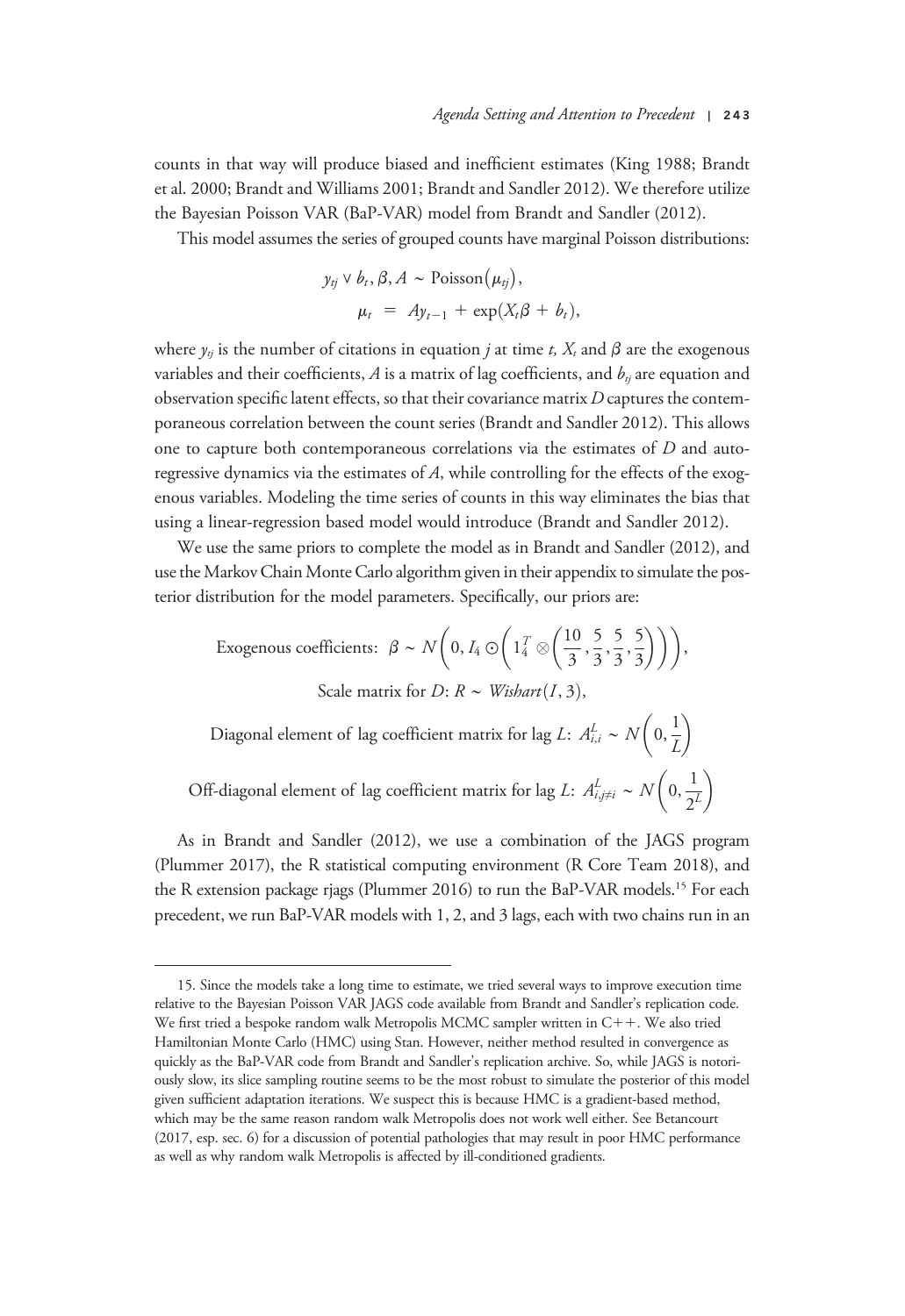adaptive phase of 1,000,000 iterations followed by drawing 250,000 posterior samples. For the vast majority of precedents, comparing Deviance Information Criteria suggests the optimal number of lags is one (see Brandt and Sandler 2012, 298–99).<sup>16</sup> We find evidence of autoregressive dynamics when lag coefficients affect a time series positively or negatively; that is, when the 95% credible interval for the lag coefficient does not bound zero. We further consider such evidence, combined with a lack of evidence that other lag coefficients differ from zero, to indicate Granger causality (see Brandt and Sandler 2012, 301); or, in other words, that the time series' current values are better predicted including the term for lagged values of the other time series than from its own past values alone.<sup>17</sup>

It is important to note we are not interested in determining whether any lower court responsiveness to the Supreme Court's attention to a precedent is fundamentally a function of litigant behavior (e.g., Baird 2004) or the lower court judges themselves.<sup>18</sup> The same is true for any effect that lower court attention to precedent might have on the Court. Here, we simply examine whether this form of agenda setting is driven by the Supreme Court or by the lower courts, whose citations to precedent could be a function of the

<sup>16.</sup> One might be surprised that the influence of citations across courts generally occurs within one year. Our interpretation of this result is that if, as we argue, citations signal the *contemporary* significance of a given precedent/legal rule, then a one-year lag seems reasonable. As subsequent research builds on the descriptive purpose of this paper (i.e., to quantify the frequency and magnitude of bottom-up and top-down effects) and delves into the *reasons* why there is variation across cases or within cases over time, then this empirical regularity will be better understood.

<sup>17.</sup> While in a traditional VAR setting one might conduct Granger causality tests, the closest analogies in this context (e.g., Bayes factors) would require running each model several times with different predictors included; as estimating the 4,661 full models alone took several months on a computing cluster with 16 core nodes at 2.4 GHz, this is infeasible. We therefore follow the approach of Brandt and Sandler (2012, 301): we equate evidence that a lag coefficient differs from zero, combined with a lack of evidence that other lag coefficients differ from zero, with an implication of Granger causation. We take a conservative approach and require a lack of evidence that all other endogenous variables' lag coefficients differ from zero. A less stringent approach would require evidence that a lag coefficient differs from zero while the outcome variable's own lag coefficient does not differ from zero (without considering the third endogenous variable's lag coefficient). This less stringent approach yields substantively similar results. Granger causality is widely used in the social sciences and sciences as a way to establish causal relationships when examining time series. Of course, Granger causality does not necessarily denote there is a "true" relationship between time series (see Eichler 2013), most notably due to the possibility of omitted variable bias and thus spurious correlation (see 9–11). We are thus cautious in equating Granger causality with actual causality. Nonetheless, we agree with Eichler, who writes: "While it is true that association—even though between lagged variables—does not necessarily constitute a causal link, the concept of Granger causality still remains a useful tool for causal learning" (1). Thus, when discussing the relationship between two time series, we are careful to refer to the influence of one on the other as a "Granger cause" rather than a "cause."

<sup>18.</sup> Additionally, in a context where every relevant actor perfectly complies with a Supreme Court precedent such that courts never need cite it, our measure would not pick up any attention to that precedent even though it is very influential. However, as discussed by Cross and Spriggs (2010, 422–23), such "superprecedents" are rare—even attempted perfect compliance is likely to raise unanticipated disputes regarding the precedent's application—and when there are recognized superprecedents such as Marbury v. Madison, they are highly cited.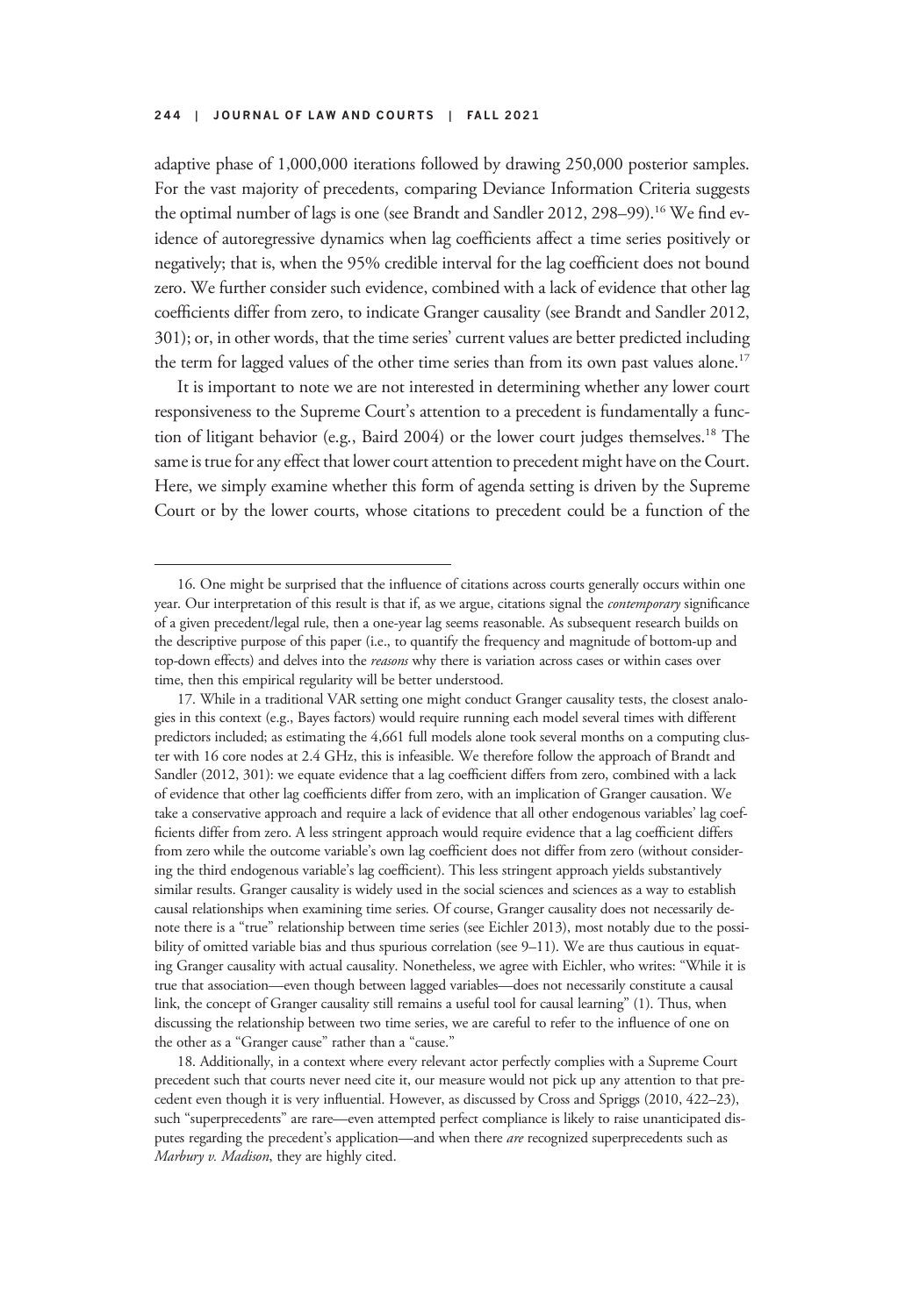choices made by both litigants and judges. Future work, of course, should address the issue of litigant effects.

In addition to the three endogenous variables of interest, we include three exogenous predictors. First, we include Precedent–Court Distance, which we measure as the absolute value of the difference between the Martin-Quinn score for the median justice in the majority opinion coalition for the precedent and the score for the median justice on the Supreme Court in the year under analysis (Martin and Quinn 2002).<sup>19</sup> This variable is intended to control for any effect the Court's orientation towards a precedent might have on attention to the precedent throughout the system. Second, given the evidence that citations to a precedent typically decrease over time (Black and Spriggs 2013), we include the age of the precedent in years (Precedent Age). Third, some precedents in our sample experienced some sort of formal reversal by either the Supreme Court or Congress. For these precedents, Altered Precedent equals one on the year of the reversal and then for every subsequent year.<sup>20</sup>

# III. RESULTS

While we find evidence of influence on attention to precedent from all levels of the judicial hierarchy, our results indicate lower courts play a more important role than the Supreme Court. Lower courts drive precedent citation agendas far more often and more consistently than the Supreme Court, though we see that in some cases the Supreme Court can have a large effect on the attention paid to a particular precedent. In other words, we can think about courts' impact on attention to precedent in two ways: either how often they influence other courts' choices or the size of that effect when it occurs. We find that bottom-up effects are more prevalent, and that the effect size is moderate and less variable than top-down effects. By contrast, top-down effects occur far less often than bottom-up effects, and the effect sizes are much more variable than bottom-up effects. We first detail how often each level of the judicial hierarchy influences other levels and then discuss relative effect sizes.<sup>21</sup>

<sup>19.</sup> Clark and Lauderdale (2010) and Carrubba et al. (2012) indicate that the median justice in the precedent-setting majority has the most influence over the content of the precedent. This measure is also the one employed in most prior research on the citation and interpretation of precedent (e.g., Hansford and Spriggs 2006; Black and Spriggs 2013; Hansford et al. 2013).

<sup>20.</sup> We employ a conservative approach and include any Shepard's-based indication of an override. Note that we cannot include Altered Precedent in models where it equals one for all of the years under analysis.

<sup>21.</sup> While the control variables do not have real substantive meaning for the present study, for the interested reader, we also briefly detail the results for the controls here. Age was reliably negative in the Supreme Court equation for roughly 78% of precedents and generally not reliably negative or positive for the remainder; a similar but less pronounced pattern is observed in the appeals courts equations, with Age being reliably negative for 55% of precedents. These findings are in line with prior results in the literature (Hansford and Spriggs 2006; Black and Spriggs 2013). In the district courts equations, Age did not exhibit a pattern of being reliably positive or negative, which contrasts with the findings in the higher court equations but does not contrast with prior results on depreciation of citations with age,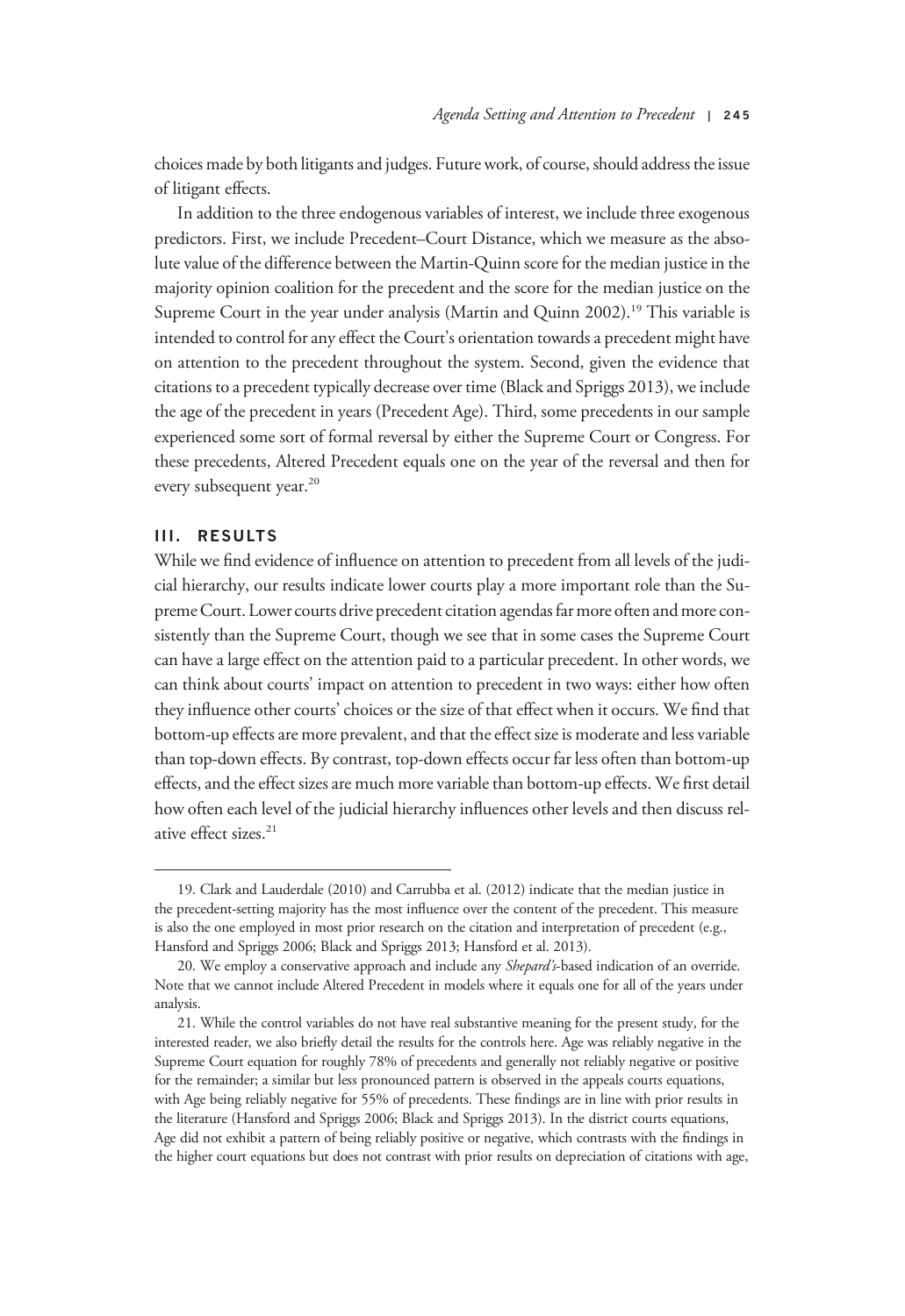# A. Frequency of Top-Down and Bottom-Up Effects

To examine which levels of the hierarchy more frequently influence attention to precedent, we first determine the relative numbers of precedents for which lags of each level of court's citations have a reliably positive or negative impact on other citation time series. We then examine how often the courts' lagged citations "Granger cause" other courts' citations, or how often the lagged citations from one court better explain the current citation count of another court than its own lagged values alone.<sup>22</sup> Finally, we consider more complex dynamic patterns of citations by determining the number of citations for which only lower (or higher) courts' lag coefficients reliably differ from zero.

Let us consider the number of precedents for which a lag coefficient was reliably differentfrom zero, reported in table 1. A few important patterns are readily observable. First, the Supreme Court's attention to precedents is more often affected by the lower courts' citation patterns than the lower courts' attention to precedents are affected by the Supreme Court's citation patterns. Consider that if we arrange the cells of table 1 in order from greatest to least, effects of lagged values of Supreme Court cites take the last three places, while the top two are the lower courts' relationship with Supreme Court attention to precedent. The lag coefficient for Supreme Court Citations only reliably differs from zero for 458 precedents in the equation for District Court Citations, 422 in the equation for Appellate Court Citations, and 652 in the equation for Supreme Court Citations. In contrast, the lag coefficient for Appellate Court Citations is reliably different from zero for 1,017 precedents in the equation for District Court Citations, 1,317 in the equation for Appellate Court Citations, and 1,919 in the equation for Supreme Court Citations. In other words, there are about three times as many Supreme Court precedents for which lagged appellate court citations affect current Supreme Court citations than those for which lagged Supreme Court citations affect current Supreme Court citations.<sup>23</sup>

The district courts have an even larger role in the Supreme Court's citations to precedent, with the lag coefficient for District Court Citations reliably differing from zero for 2,185 precedents in the equation for Supreme Court Citations, 1,111 in the equation for Appellate Court Citations, and 1,696 in the equation for District Court Citations. The Supreme Court affects the citation patterns of itself more than it affects either of the other

22. See sec. II and n. 17 for details.

as district court citations were not studied. The Distance and Overruled controls were generally neither reliably positive nor negative for any level of court. The result for the Overruled variable differs from the findings of Hansford and Spriggs (2006), as those were pooled models, whereas our models account for within precedent change. The Distance results are neither in conflict nor accordance with prior literature, which either finds that ideological distance is more likely to result in "negative" citations (criticizing or distinguishing, etc.; e.g., Westerland et al. 2010), or that the effect of ideological distance is conditional on other factors such as precedent vitality (e.g., Hansford and Spriggs 2006).

<sup>23.</sup> Most dynamic effects we see are courts' ability to encourage other courts' citation of a precedent, but in a small number of cases we also see that courts can discourage citation. Of the 10,777 total lag coefficients whose 95% credible intervals do not bound zero, 1.7% of them are reliably negative, while the remaining 98.3% are reliably positive.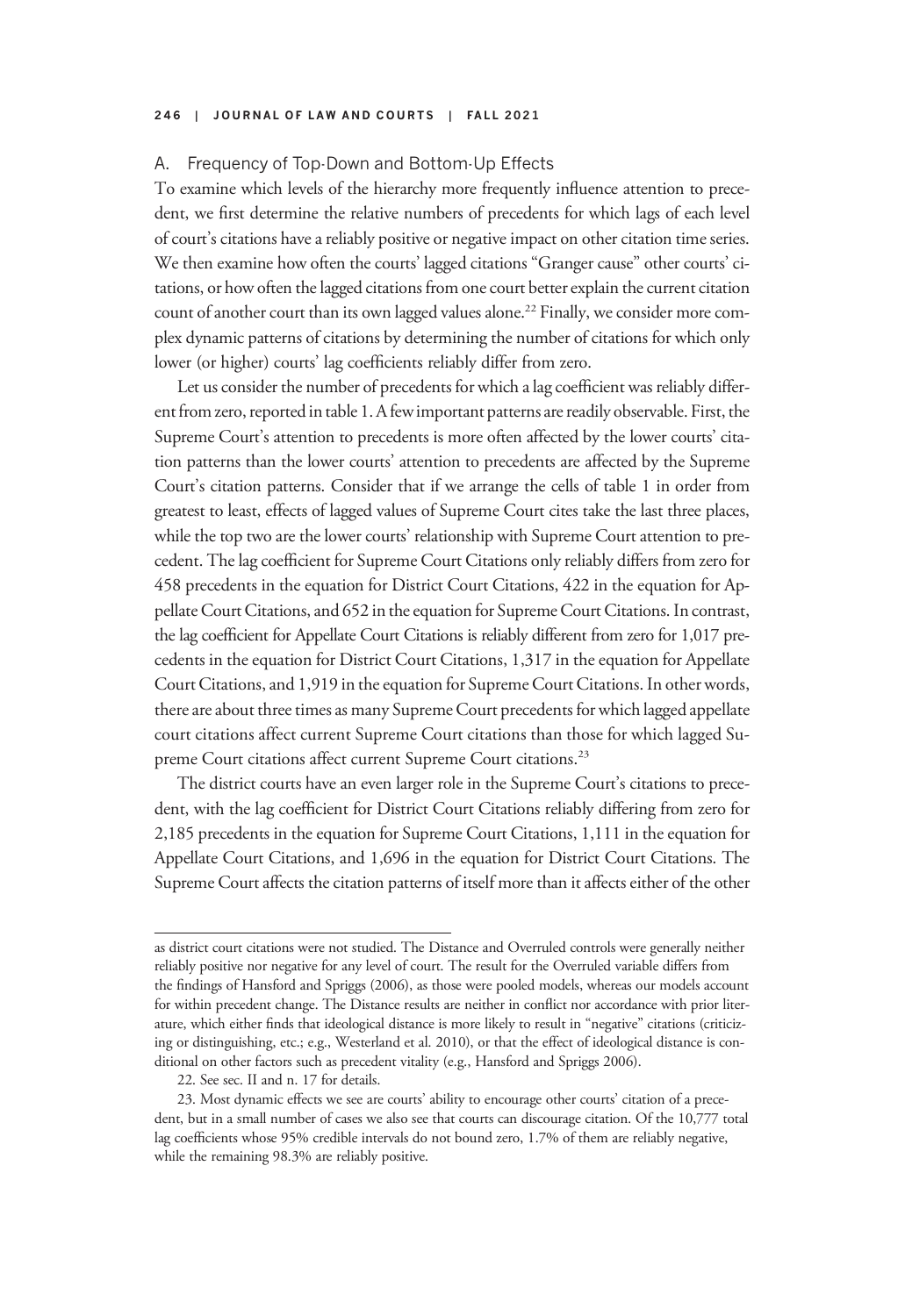|                          | SC Cites, | AC Cites, | DC Cites, |  |
|--------------------------|-----------|-----------|-----------|--|
| $SC \, Cites_{r-1}$      | 652       | 422       | 458       |  |
| $AC \; Cites_{r-1}$      | 1,919     | 1,317     | 1,017     |  |
| $DC \text{ Cites}_{t-1}$ | 2,185     | 1,111     | 1,696     |  |

Table 1. Number of Supreme Court Precedents with Each Autoregressive Dynamic

Note.—Each row gives the number of the 4,661 precedents analyzed for which the lag coefficient's 95% credible intervals do not bound zero, for each equation. Supreme Court is abbreviated as SC, appellate courts as AC, and district courts as DC.

two levels of the judicial hierarchy, while both the appellate and the district courts affect the citation patterns of the Supreme Court more often than themselves or each other. Rather than a top-down process, with the Supreme Court dominating the federal judicial agenda, we see that, in general, lower courts are more likely to impact the Supreme Court's attention to precedent.

We can dig further into this question by considering the number of precedents for which only one level of the hierarchy influences the attention of another level, reported in figure 1. We see, again, that the autoregressive dynamics flowing "up" the judicial hierarchy are more prevalent than those flowing "down."While there are only 158 Supreme Court precedents for which Supreme Court Citations Granger cause District Court Citations, there are over three times as many (570) precedents for which District Court Citations Granger cause Supreme Court Citations. We see a similar but less pronounced pattern for Appellate Court Citations; there are 312 precedents for which Appellate Court



Figure 1. Number of Precedents that Granger cause each time series. Each labeled arrow gives the number of the 4,661 precedents analyzed for which only evidence of one autoregressive dynamic is found in an equation; that is, the arrow from Supreme Court to appellate courts indicates the number of Appellate Court Citations equations for which the Supreme Court Citations lag coefficient differs from zero without evidence that any other lag coefficients differ from zero.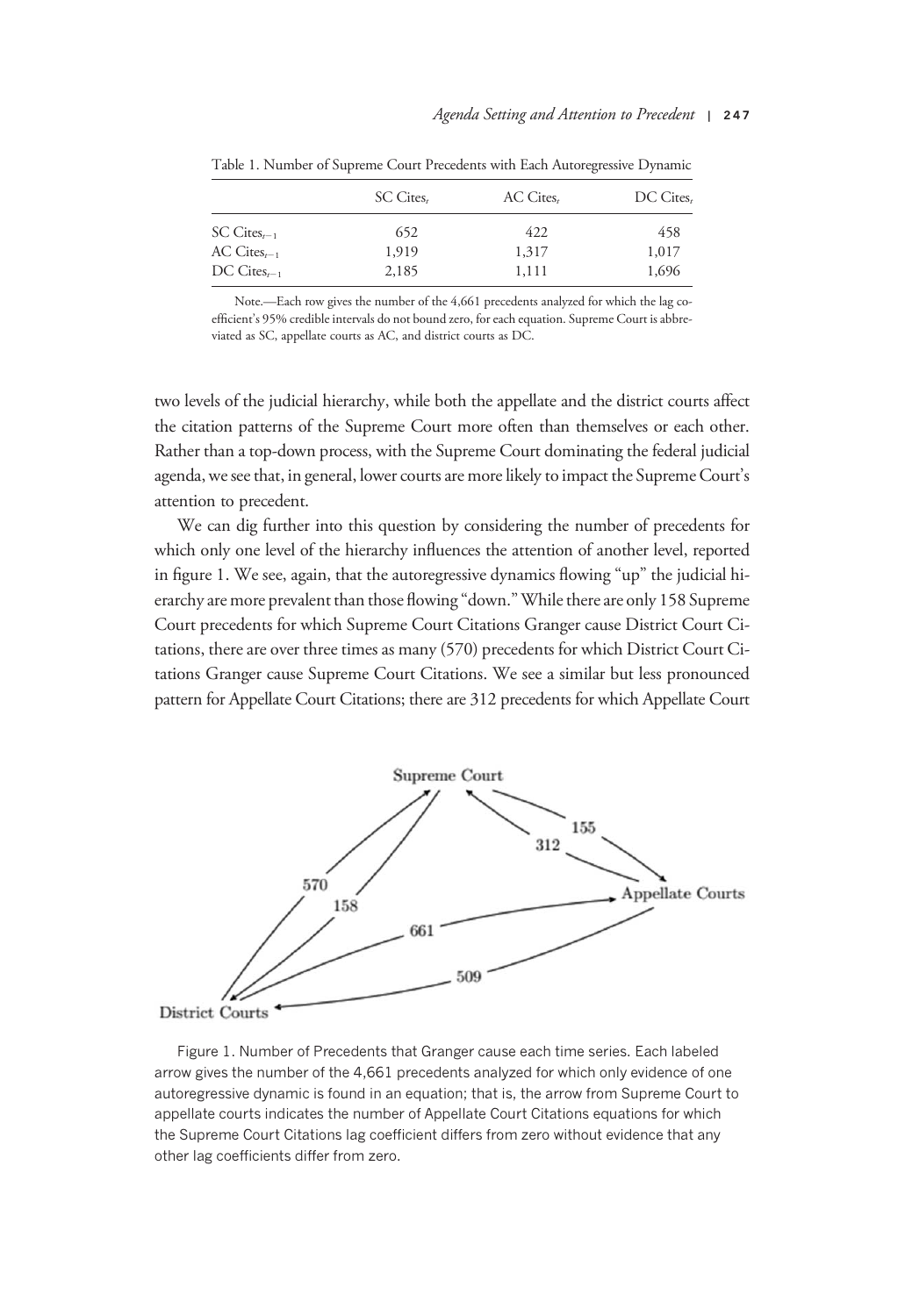|           | Time Series Granger Causes Both Other Time Series       |  |  |  |
|-----------|---------------------------------------------------------|--|--|--|
| SC cites  |                                                         |  |  |  |
| AC cites  | 63                                                      |  |  |  |
| DC cites  | 97                                                      |  |  |  |
|           | Only Lag Coefficients in One Direction Differ from Zero |  |  |  |
| Top-Down  | 30                                                      |  |  |  |
| Bottom-Up | 324                                                     |  |  |  |
|           |                                                         |  |  |  |

|  |  |  |  |  | Table 2. Observed Patterns in Autoregressive Dynamics |  |  |
|--|--|--|--|--|-------------------------------------------------------|--|--|
|--|--|--|--|--|-------------------------------------------------------|--|--|

Note.—A lag coefficient differs from zero if its 95% credible interval does not bound zero. We say a time series Granger causes another if its lag coefficient in that equation differs from zero and others in that equation do not. A top-down autoregressive dynamic is one in which the lag coefficients for higher courts differ from zero in lower court equations while lower court lag coefficients do not differ from zero in higher court equations, and analogously for bottom-up.

Citations Granger cause Supreme Court Citations, but only 155 (fewer than half as many) for which the opposite is true.

We may take this further to examine more elaborate patterns, reported in table 2. First, we may be interested to see which level of the hierarchy is most influential by considering whether lags from that level Granger cause both other time series. Next, we may want to know the number of precedents for which, considering all three time series, we only find evidence of upward- or downward-flowing autoregressive dynamics, which we call a "bottomup" or "top-down" pattern, respectively.<sup>24</sup>

Again, we see strong evidence that lower courts impact attention to precedent much more often than the Supreme Court, and even that district courts are more influential in this regard than appellate courts. There are roughly four times as many precedents for which appellate court citations Granger cause both other time series than for the Supreme Court, and roughly 1.5 times again as many precedents for which this is true of district court citations. Even more impressively, there are about 10 times as many precedents for which only lag coefficients pointing "upward" reliably differ from zero than precedents where only lag coefficients pointing "downward" reliably differ from zero.

To get a better sense of these top-down and bottom-up patterns, let us consider the impulse response functions for two illustrative precedents, Smith v. California (361 U.S. 147 [1959]) and *Watts v. United States* (394 U.S. 705 [1969]).<sup>25</sup> The impulse response

<sup>24.</sup> That is, we code a case as "bottom-up" when (1) the lag coefficients for District Court Cites reliably differ from zero in the Appellate Court Cites equation; (2) the lag coefficients for Appellate Court Cites reliably differ from zero in the Supreme Court Cites equation; and (3) none of the Supreme Court Cites<sub>t-1</sub> or Appellate Court Cites<sub>t-1</sub> coefficients in the District Court Cites<sub>t</sub> equation or the Supreme Court Cites $_{t-1}$  coefficient in the Appellate Court Cites, equation reliably differs from zero. We analogously code the "top-down" cases.

<sup>25.</sup> The citation dynamics for these two precedents are illustrative of those similarly categorized. Smith is one of the 30 precedents demonstrating a top-down pattern, while Watts is one of the 324 precedents exhibiting bottom-up dynamics. We chose these two exemplars because they are relativelybetter-known First Amendment cases, and they are reasonably representative. The Smith lag coefficient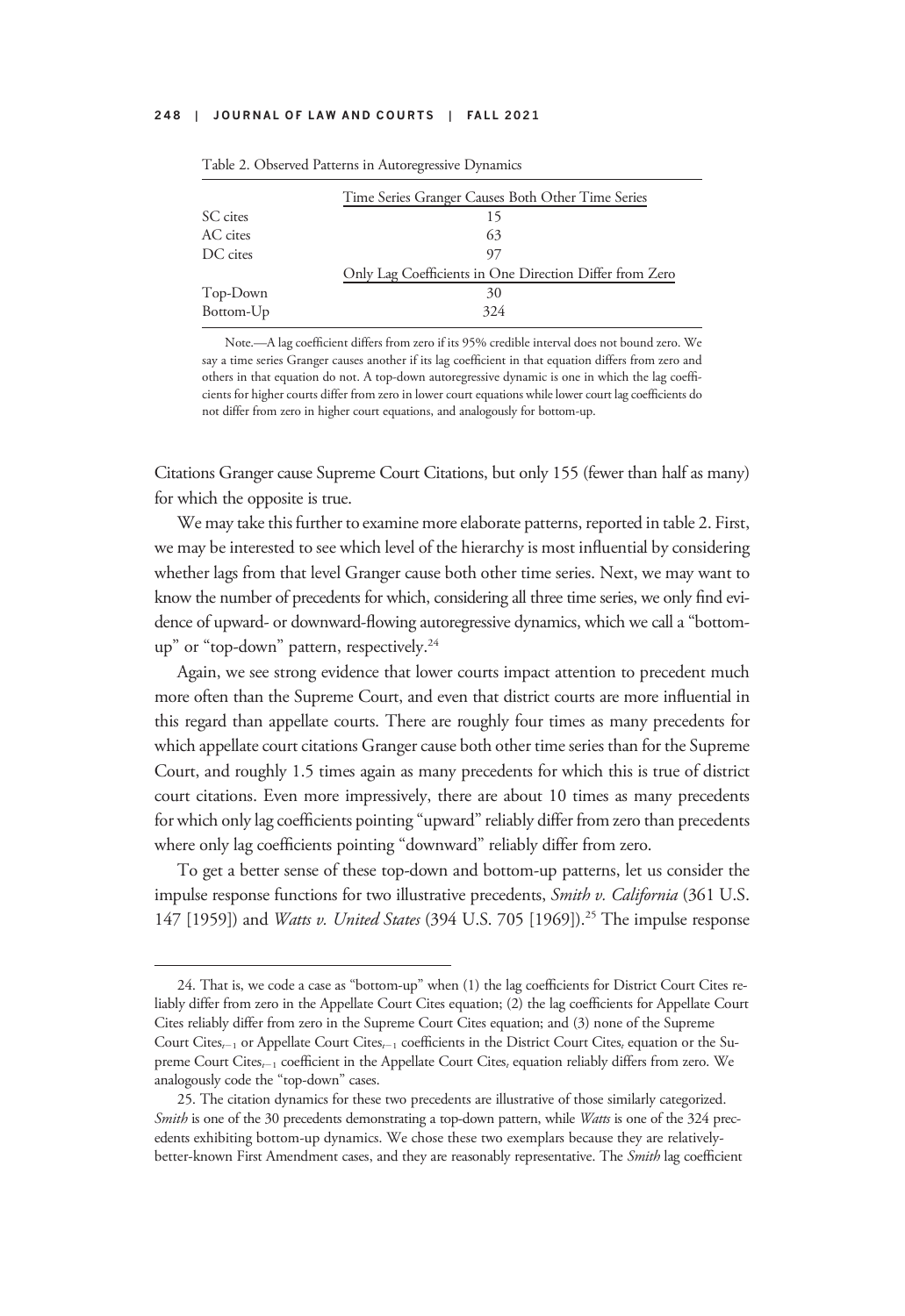function (IRF) traces out the effect of a one standard deviation shock to one of the three equations; it gives the response of the time series to a one-time, one standard deviation impulse to one of the equations in the system.<sup>26</sup> It gives the contemporaneous effect on each equation from the shock, then the effect in period two from a shock in period one, then the effect in period three from a shock in period one, and so on. So, if the plot of an IRF initially trends upward, then back downward, it means a shock has a lagged positive effect that eventually decays, not that there is a quadratic or negative effect.

Smith, bolstering the First Amendment's freedom of the press by imposing an intent requirement for obscenity laws, demonstrates a top-down pattern. We present the mean of the posterior draws for the lag coefficients and their 95% credible intervals in table 3 and depict the IRF in figure 2.<sup>27</sup> The coefficient for the effect of lagged Supreme Court citations on the expected count of appellate court citations is reliably positive. Similarly, the coefficient for the effect of lagged appellate court citations on the expected count of district court citations is reliably positive. However, the credible interval for "upward"-facing lag coefficients bounds zero (generally tightly so).

Considering the impulse response function, we see that following a one standard deviation shock in the number of Supreme Court citations (a shock of about four citations) to Smith, there is an initial dip in appellate court citations followed by an increase of almost six citations (about 1.5 standard deviations for the appellate court citations series), with continuing effects that last several periods. Similarly, we see a lagged increase in district court citations following a shock to appellate court citations; in the period after a fourcitation shock to appellate court cites, district courts cite Smith nine additional times (about a 1.5 standard deviation increase). However, there is essentially no effect on Supreme Court citations from a shock to district or appellate court citations, and the median effect of a shock to district court citations on appellate court citations is much smaller than the median effect of a shock to Supreme Court cites, in addition to the credible region for the response function bounding zero.

In contrast, Watts, establishing the famous "true threat" First Amendment doctrine (which holds that speech constituting a true threat is not protected by the First Amendment), demonstrates a bottom-up pattern. We present the mean of the posterior draws for the lag coefficients and their 95% credible intervals in table 4 and depict the IRF in figure 3. The mean of the posterior draws for the coefficient for the effect of lagged district

means (divided by dependent variable standard deviation) are all within the .2 and .6 quantiles within the top-down cases, except the lag coefficient for district court cites in the district court equation, which is at the .17 quantile. Watts's lag coefficient means are all within the .2 and .35 quantiles within the bottom-up cases, except the lag coefficients for district court cites in the Supreme Court equation, which is at the .025 quantile, and for appellate court cites in the district court equation, which is at the .034 quantile.

<sup>26.</sup> See Brandt and Sandler (2012, 312–13) for the derivation of the IRF with one standard deviation shocks. See 296–97 for the derivation of an IRF for a unit shock.

<sup>27.</sup> For the IRF plots, we use 68% credible intervals (corresponding to about one standard deviation to each side of the estimate), as in Brandt and Sandler (2012, 301–2).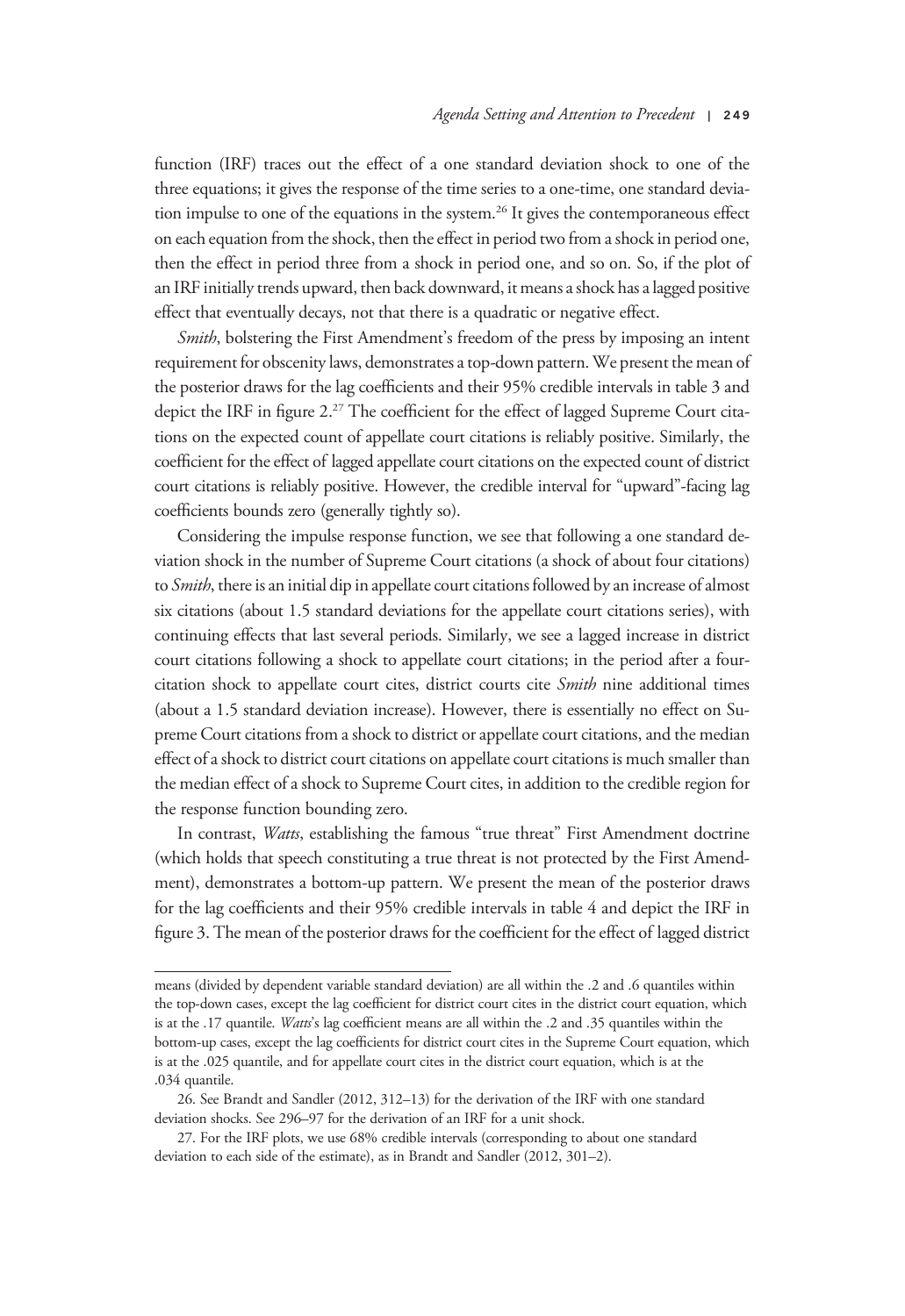|                     | SC Cites,       | AC Cites.       | DC Cites,       |  |
|---------------------|-----------------|-----------------|-----------------|--|
| $SC \, Cites_{r-1}$ | .265            | .281            | $-.017$         |  |
|                     | (.044, .466)    | (.003, .557)    | $(-.412, .289)$ |  |
| $AC \; Cites_{r-1}$ | .017            | .27             | .364            |  |
|                     | $(-.022, .083)$ | (.044, .472)    | (.111, .600)    |  |
| $DC Cites_{r-1}$    | .003            | .054            | .035            |  |
|                     | $(-.028, .038)$ | $(-.089, .219)$ | $(-.154, .224)$ |  |

Table 3. Lag Coefficients for Smith v. California

Note.—Mean of posterior draws for the lag coefficients for Smith v. California, with 95% credible intervals in parentheses. Supreme Court is abbreviated as SC, appellate courts as AC, and district courts as DC. Bold typeface indicates estimates for which the 95% credible interval does not include zero.

court citations on the expected count of appellate court citations is large and reliably positive. Similarly, the coefficient for the effect of lagged appellate court citations on the expected count of Supreme Court citations is reliably positive, though relatively small. However, the credible interval for "downward" facing lag coefficients bounds zero.



Figure 2. Impulse responses for Smith v. California. We computed the impulse responses for each posterior draw; the median response is plotted with solid lines, and the 68% credible regions (corresponding to about one standard deviation to each side of the estimate) are marked with shading. Zero is marked by the dashed horizontal line. The first column gives the response in Supreme Court cites, the second column response in appellate court cites, and the third column response in district court cites. The first row shows responses to the respective equations from a one standard deviation shock in Supreme Court cites, the second row responses from a shock to appellate court cites, and the third row responses from a shock to district court cites.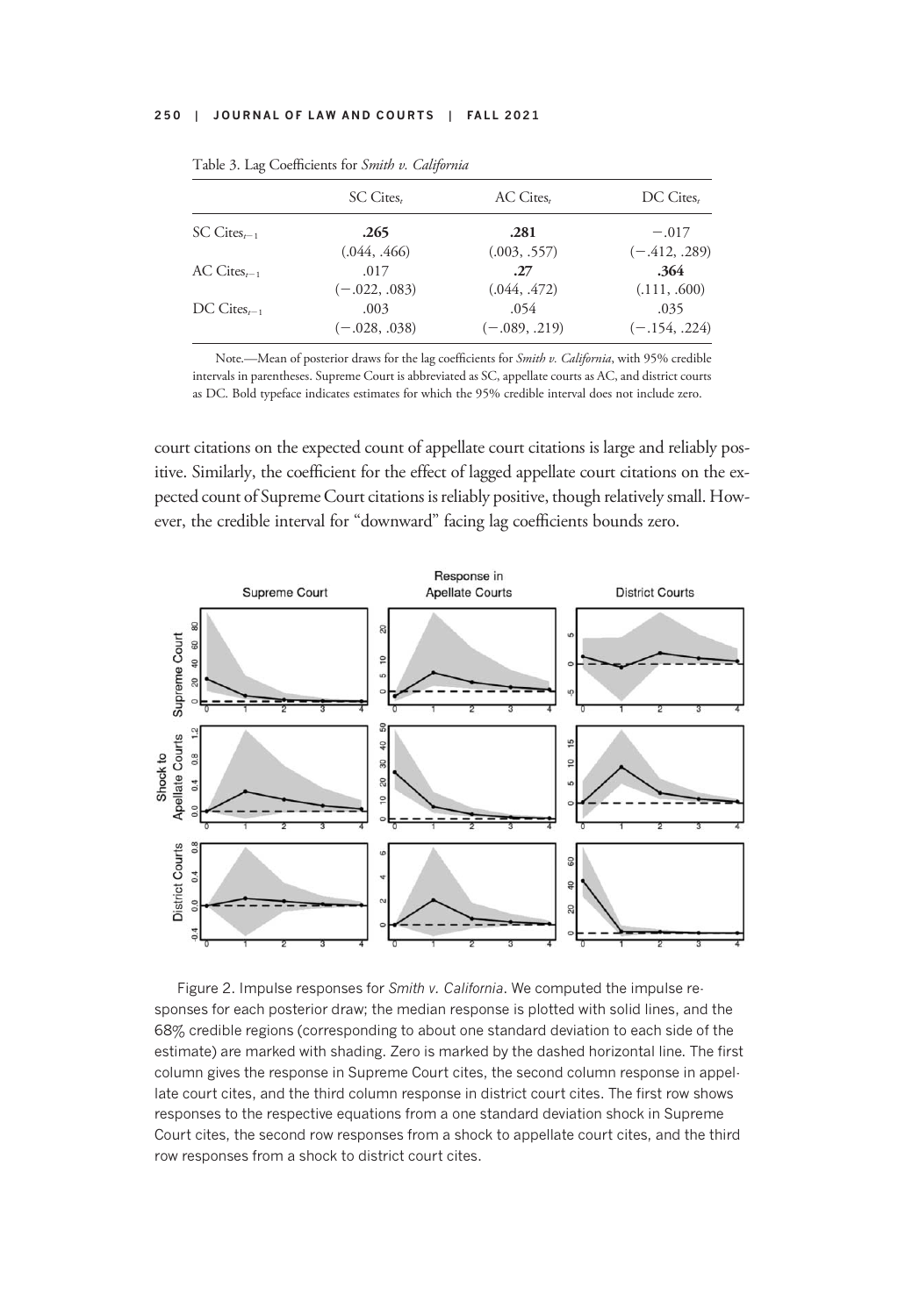|                     | SC Cites,       | AC Cites,       | DC Cites,       |  |
|---------------------|-----------------|-----------------|-----------------|--|
| $SC \, Cites_{r-1}$ | .098            | .123            | $-.146$         |  |
|                     | $(-.054, .371)$ | $(-.766, .984)$ | $(-.523, .310)$ |  |
| $AC \; Cites_{r-1}$ | .033            | $-.018$         | $-.02$          |  |
|                     | (.008, .059)    | $(-.243, .198)$ | $(-.184, .142)$ |  |
| $DC Cites_{r-1}$    | .002            | .439            | .237            |  |
|                     | $(-.014, .027)$ | (.138, .690)    | $(-.080, .569)$ |  |

Table 4. Lag Coefficients for Watts v. United States

Note.-Mean of posterior draws for the lag coefficients for Watts v. United States, with 95% credible intervals in parentheses. Supreme Court is abbreviated as SC, appellate courts as AC, and district courts as DC. Bold typeface indicates estimates for which the 95% credible interval does not include zero.

After an initial shock to appellate court citations to *Watts*, there is a lagged positive impact on Supreme Court cites; a one standard deviation shock to appellate court cites (an increase of about six citations) leads to a two standard deviation lagged response in Supreme Court cites (about two citations). After a one standard deviation shock to district court cites (about nine citations), there is a one-period lagged effect on appellate court cites of



Figure 3. Impulse responses for Watts v. United States. We computed the impulse responses for each posterior draw; the median response is plotted with solid lines, and the 68% credible regions are marked with shading. Zero is marked by the dashed horizontal line. The first column gives the response in Supreme Court cites, the second column response in appellate court cites, and the third column response in district court cites. The first row shows responses to the respective equations from a one standard deviation shock in Supreme Court cites, the second row responses from a shock to appellate court cites, and the third row responses from a shock to district court cites.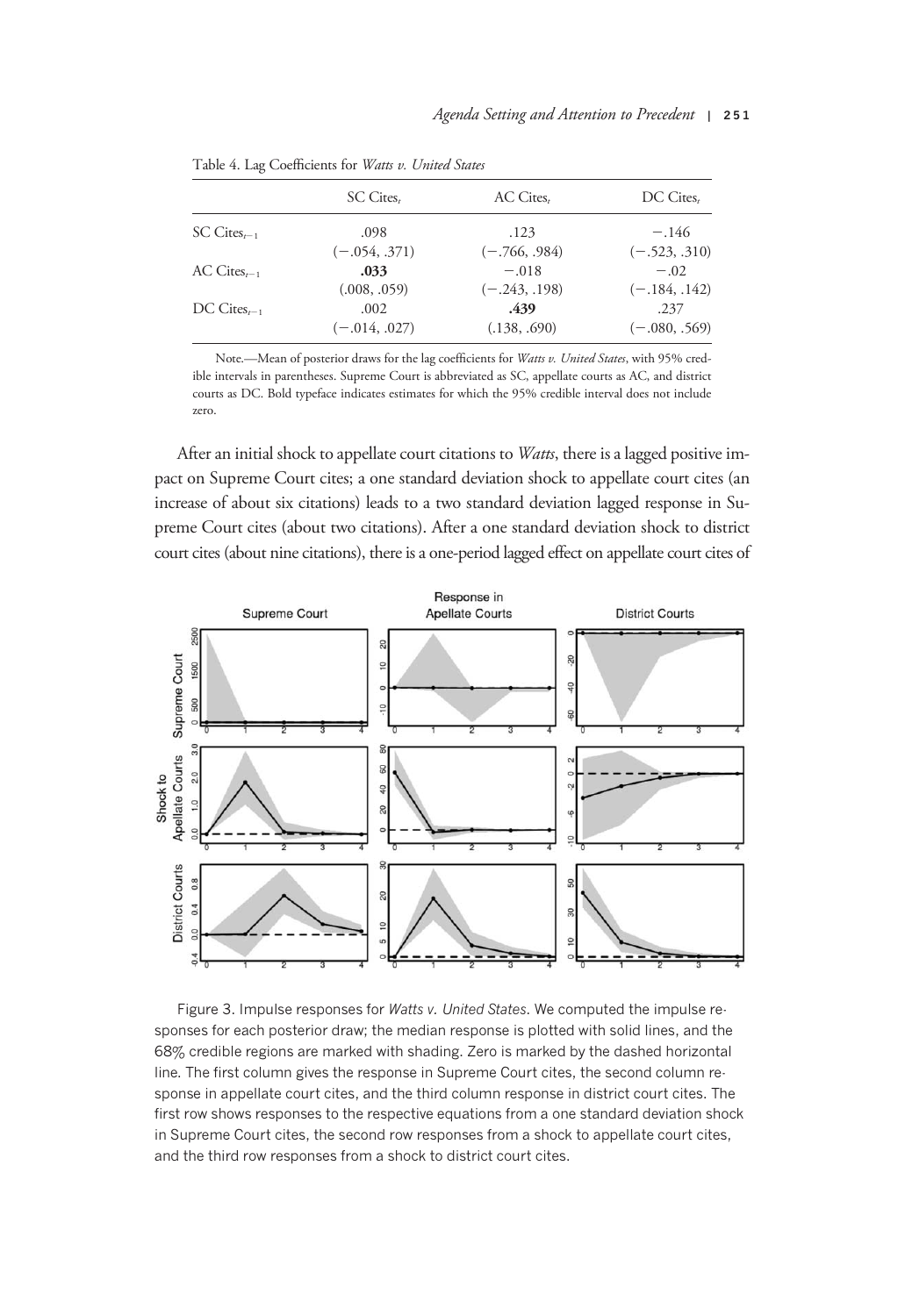over three standard deviations (about 19 additional citations), and in the period following that, a smaller impact on Supreme Court cites. However, the median impact of a shock to Supreme Court cites on other levels of the hierarchy is small, and the credible region in all cases bounds zero, and similarly for the impact of a shock to appellate court cites on district court cites.

Bottom-up patterns are more prevalent than top-down patterns of control over attention to precedent. As listed in table 2, there are about 10 times more cases like Watts than there are cases like Smith. Moreover, generally, there are vastly more cases for which lower courts' citation patterns have a reliable impact on the Supreme Court's citation patterns than the reverse, as reported in table 1. There are also more cases for which a lower court Granger causes citations from a court above it than the reverse, as shown in figure 1.

# B. The Magnitude of Top-Down and Bottom-Up Effects

One might also wonder how much each level of court affects other courts' attention to precedent rather than just how often. Comparing lag coefficients across models is difficult, and in particular can be complicated by two issues. First, there is wide variability in how often the precedents are cited overall. Additionally, considering the distribution of effect sizes alone ignores the uncertainty in those estimates.<sup>28</sup>

For an example of the first issue, consider the Smith and Watts cases discussed above. The lag coefficient estimate for Supreme Court Citations in the appellate court citations equation for Smith was about 0.28. A Supreme Court Citations lag coefficient estimate of that value has a much different meaning in Smith, which appellate courts cite on average five times per year than it would in the Watts case discussed above, which appellate courts cite on average 10 times per year. To address this issue in the discussion below, we divide the lag coefficient posterior draws by the standard deviation of the equations' dependent variables so that a lag coefficient draw is expressed as the standard deviation increase (or decrease) in the expected count of the outcome variable from a one-unit increase in the lagged citations of interest. In our *Smith* example, the coefficient estimate then becomes 0.07—a one-unit change in the lagged value of Supreme Court cites to Smith increases the expected current count of appellate court cites to Smith by 0.07 standard deviations.

For an example of the second issue, consider that for the *Watts* appellate court citations equation, the posterior mean for the Supreme Court cites lag coefficient estimate is 0.123. Considering this data point when describing the distribution of coefficient magnitudes would ignore that its credible interval is  $[-0.766, 0.984]$ ; in other words, we cannot say with much confidence that lagged Supreme Court cites positively (or negatively) affect appellate court citations to Watts. For that reason, we consider the distribution of estimates as well as the means across models of the posterior draw quantiles.

<sup>28.</sup> Or, in other words, studying the distribution of coefficients' posterior means across models does not fully summarize across models the coefficients' full posterior distributions.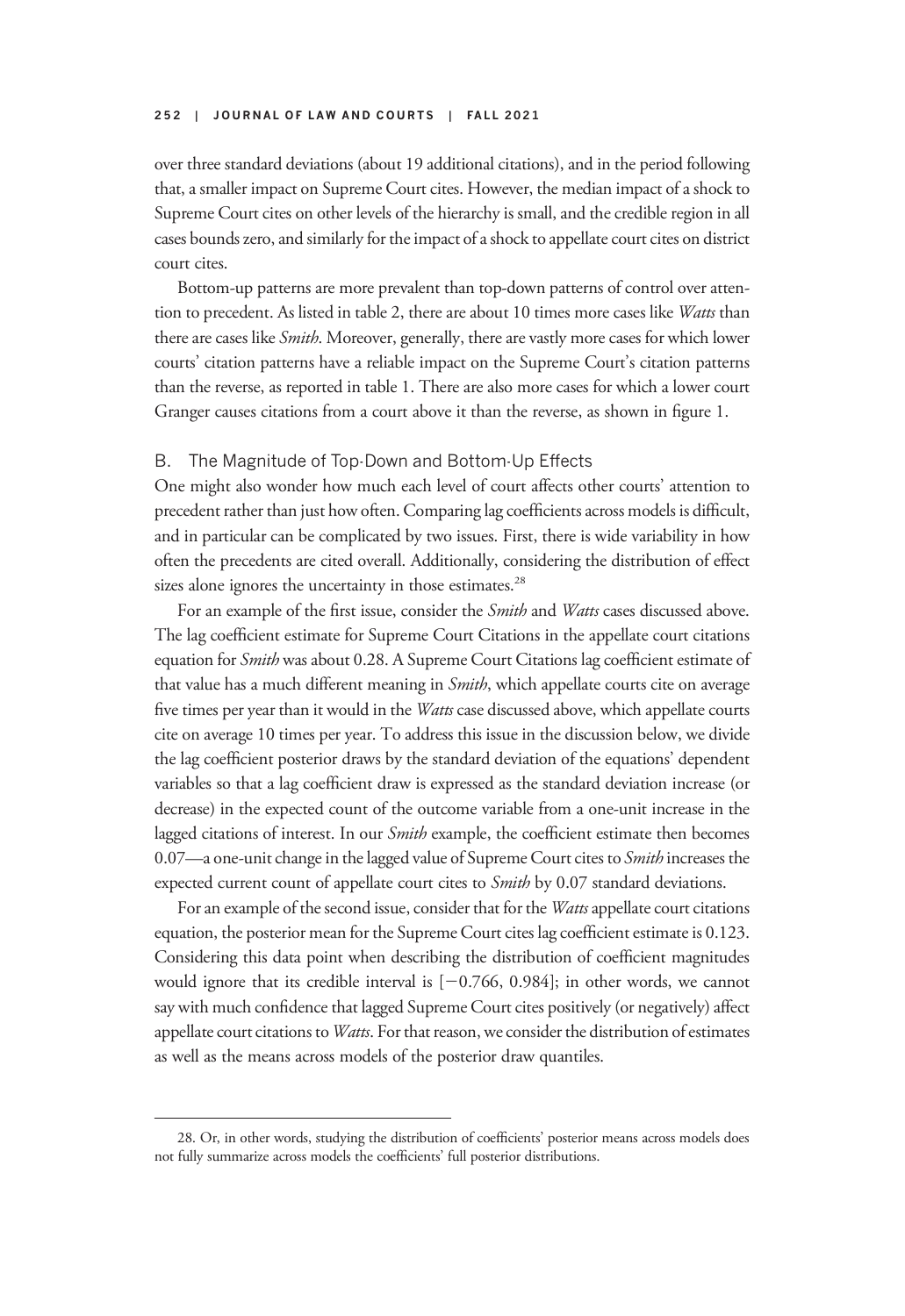Figures 4 and 5 depict these distributions. Figure 4 shows the middle 50% of coefficient estimates across all models. Across the middle two quartiles of coefficient estimates there is much more variability for Supreme Court lag coefficients, with a higher top end but also a lower low end. The interquartile range of the coefficient estimates for lagged Supreme Court cites in the appellate court and district court equations dips below zero, while in all equations the 25% quantile of the lag coefficient estimates for appellate court and district court cites is positive. In figure 5, depicting the mean across models for each lag coefficient's posterior mean and 95% credible interval, we see the mean of credible intervals for lagged Supreme Court citations again reaches higher, but still with much more variability overall. Importantly, in the appellate court and district court equations, while the mean across models of posterior draws for lagged Supreme Court cites is similar to the other lag coefficient means, the mean across models of credible intervals is much closer to being centered at zero for lagged Supreme Court cites than the other lag coefficients in these equations.

Another way to explore how much one court affects another court's agenda is to consider forecast error variance decomposition (FEVD), which is a calculation of the proportion of the variance in each equation explained by shocks to each of the time series in a previous period. FEVD can be calculated for any arbitrary number of "steps ahead." We focus on the period one term after a shock given that Deviance Information Criteria



Figure 4. Summarizing all models' lag coefficient posterior means. The lag coefficients are divided by the dependent variables' standard deviations for comparability. Dots indicate the median of all models' lag coefficient posterior means, and whiskers indicate the .25 and .75 quantiles of all models' lag coefficient posterior means. The lag coefficients for Supreme Court cites are shown using squares, for appellate court cites using circles, and for district court cites using triangles.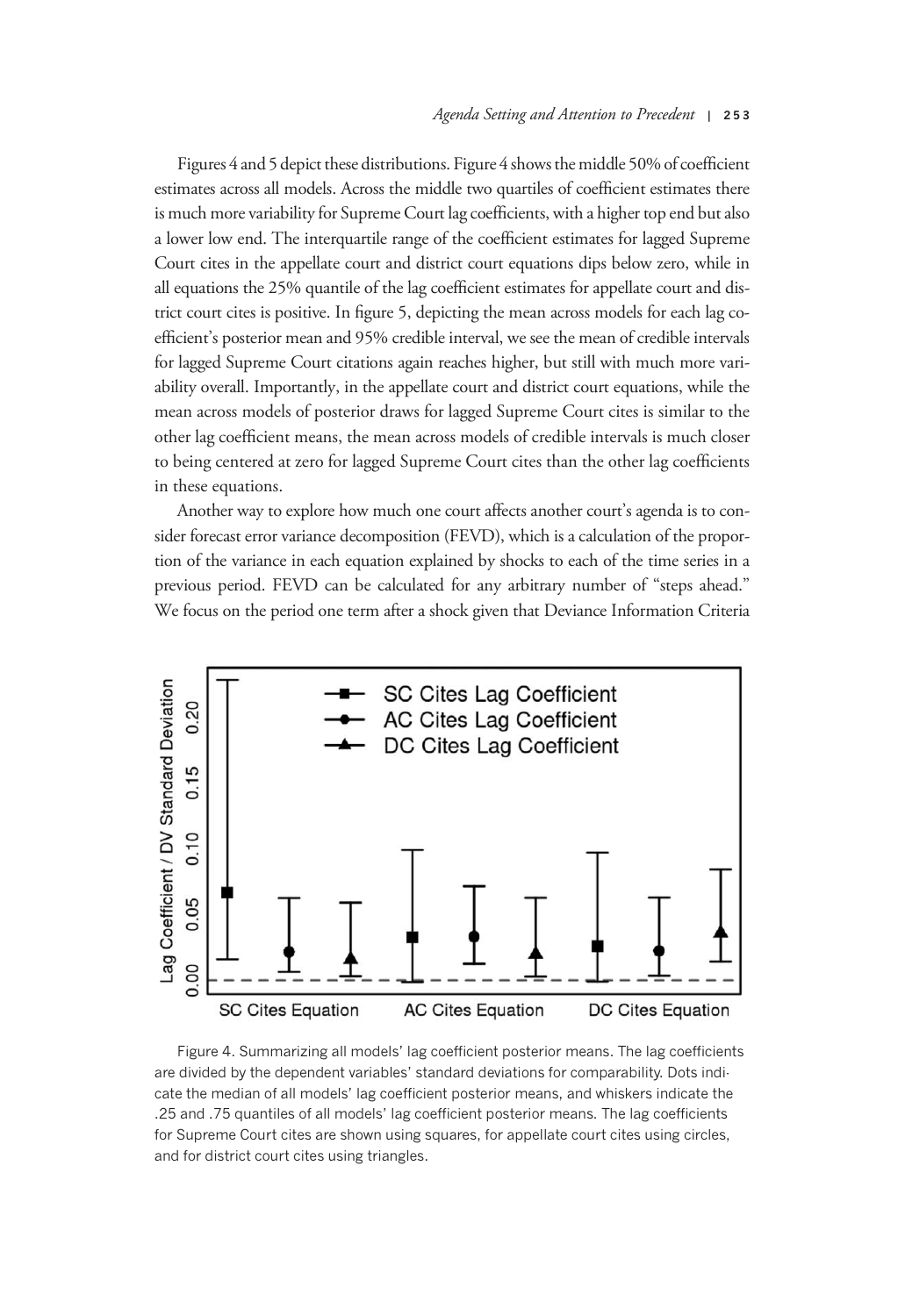

Figure 5. Summarizing all models' lag coefficient posterior 95% credible intervals. The lag coefficients are divided by the dependent variables' standard deviations for comparability. Dots indicate the mean of all models' lag coefficient posterior means, and whiskers indicate the means of all models' .025 and .975 lag coefficient posterior quantiles. The lag coefficients for Supreme Court cites are shown using squares, for appellate court cites using circles and lines, and for district court cites using triangles.

suggests the optimal number of lags in these models is generally one. For example, a one step ahead FEVD for a model we have estimated could be (0.6, 0.25, 0.15) in the Supreme Court Cites equation, which would indicate that 60% of the variation in the Supreme Court cites to the precedent is explained by its own lagged values, 25% would be explained by lagged values of appellate court citations, and 15% would be explained by lagged values of district court citations.

We calculate the one step ahead FEVD for each posterior draw for each model, then take the mean, median, .16 quantile, and .84 quantile for these draws.<sup>29</sup> Figure 6 depicts the middle two quartiles of the FEVD means across models, and figure 7 depicts the mean across models of the .16, .5, and .84 quantiles. These figures show that a majority of the variation across models is not due to lagged citations from other courts. This accords with the results depicted in figure 1, where we observe what we equate with Granger causation in less than half of the precedents we study. However, we also see that, for both ways of summarizing the FEVD across models, around one-third of the variation in each level of the hierarchy's precedent citation agenda is explained by other courts' citation patterns, showing substantial cross-hierarchy influence on attention to precedent.

<sup>29.</sup> This mirrors the quantiles depicted in our discussion of the impulse responses, which are used in computing FEVD.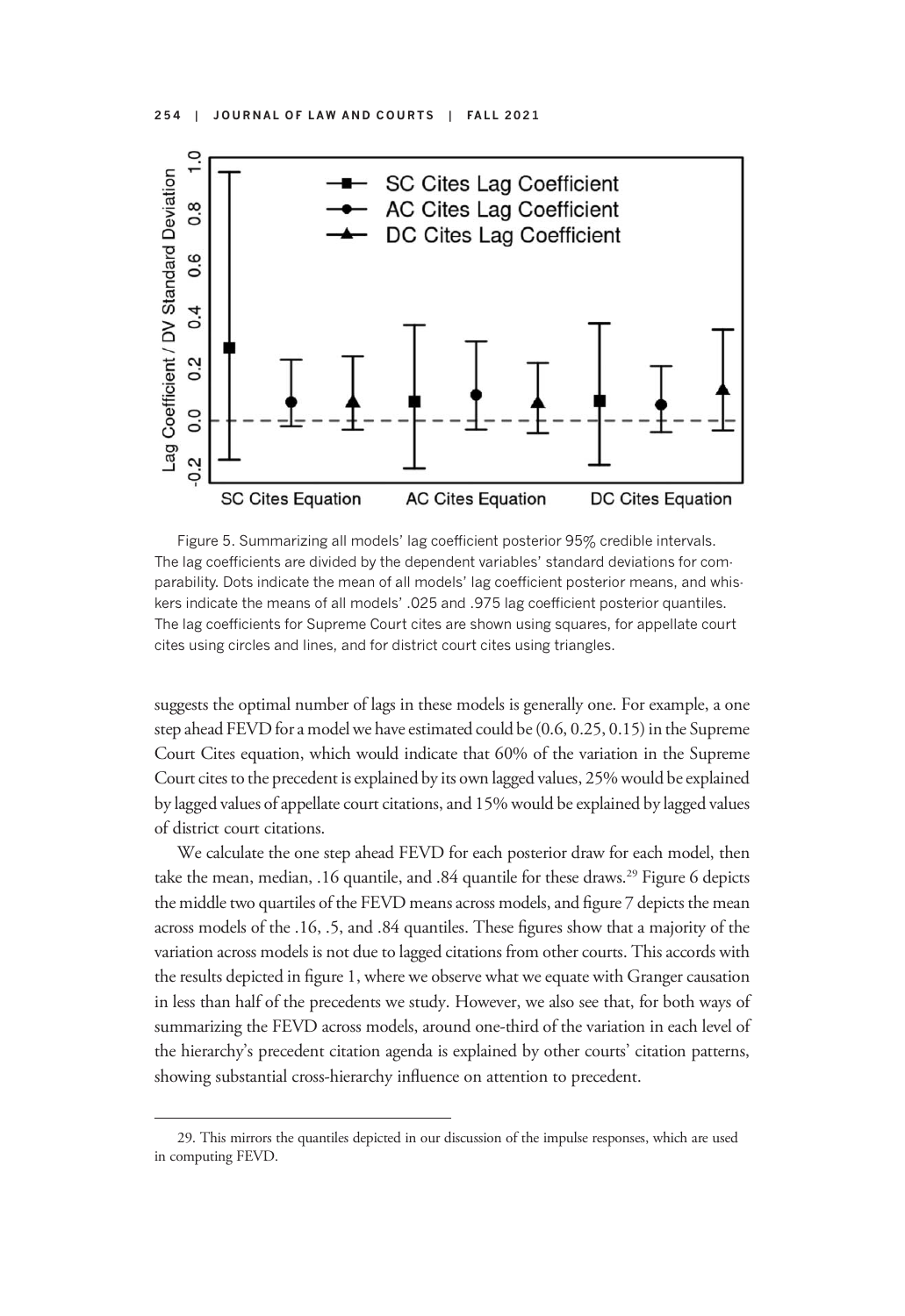

Figure 6. Summarizing all models' forecast error variance decomposition draw means. We computed the models' one step ahead forecast error variance decomposition (FEVD) for each posterior draw; this represents the proportion of error variance in each time series accounted for by shocks to each of the time series in the previous period. Dots indicate the median of all models' FEVD draw means, and whiskers indicate the .25 and .75 quantiles. The FEV due to Supreme Court cites is shown using squares, FEV due to appellate court cites using circles, and FEV due to district court cites using triangles.

Taken together, the evidence presented in figures 4–7 and Section III.A implies lagged lower court citations have a consistent moderate effect on lower courts' attention to precedent, while there is much more variability in the Supreme Court's impact. The Court can generate a large impact on other courts' agenda-setting decisions, but in practice it does so only rarely, while it often alters its own precedent citation agenda in response to the lower courts' citation practices.

# IV. CONCLUSION

Which level(s) of the federal judicial hierarchy set the federal judicial agenda? Past studies have focused on the Supreme Court as the dominant agenda setter in the judicial hierarchy, analyzing the Court's individual case selection and attention to broad issue areas, and how those decisions affect the lower courts. While a handful of studies examine bottom-up effects, either qualitatively (e.g., Epstein and Kobylka 1992; Epp 1998) or quantitatively (Hurwitz 2006), we still know relatively little about either the frequency or magnitude of bottom-up versus top-down agenda setting in the federal courts. Using a new conception and measure of the judicial agenda—attention to precedent (i.e., legal rules), as measured by citations to precedent—we offer the first comprehensive analysis of the influence of each layer of the federal judiciary on the others. We therefore examine all federal courts'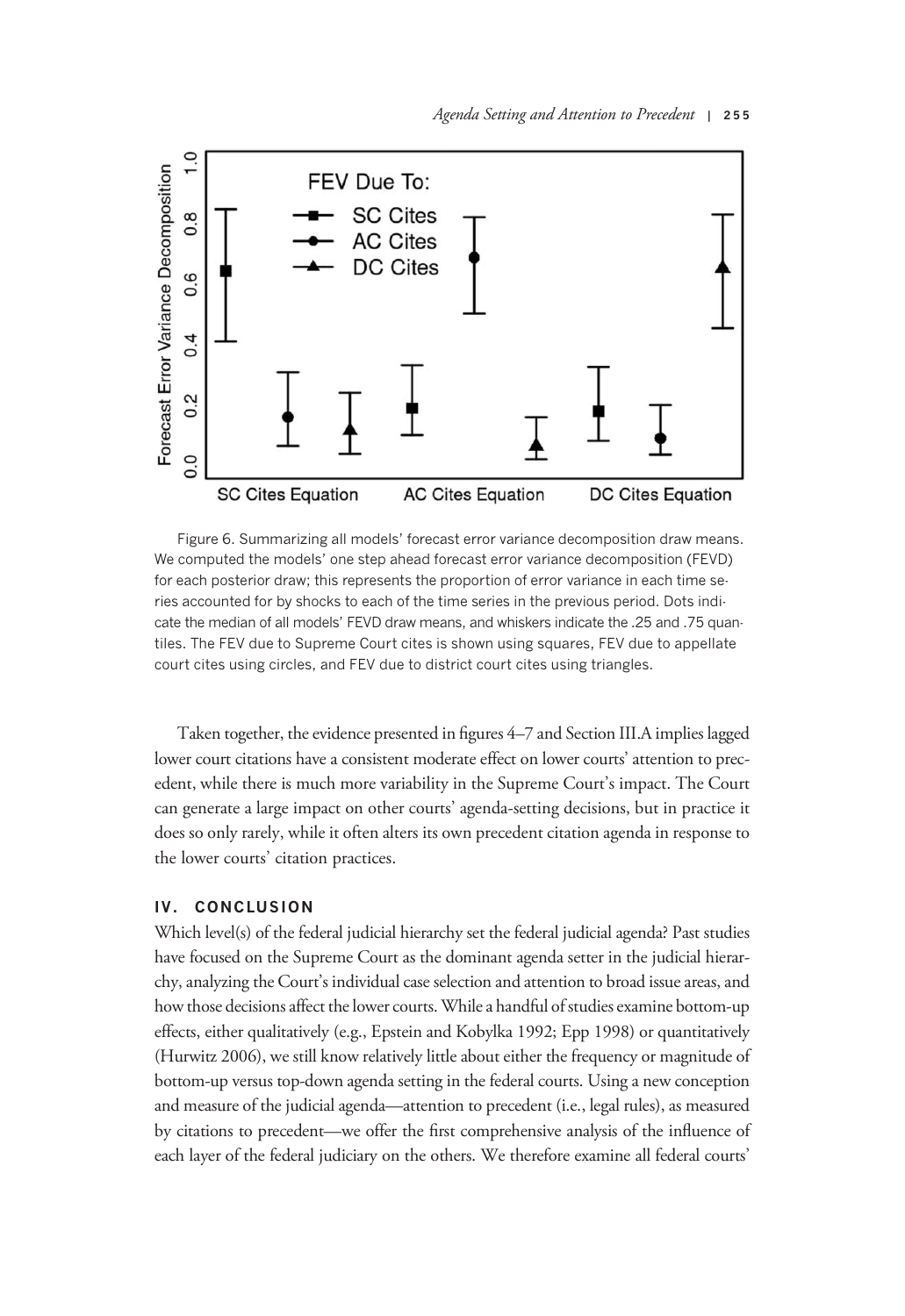

Figure 7. Summarizing all models' forecast error variance decomposition draw 68% credible intervals. Dots indicate the mean of all models' FEVD draw medians; whiskers indicate the means of all models' .16 and .84 FEVD draw quantiles. The FEV due to Supreme Court cites is shown using squares, FEV due to appellate court cites using circles, and FEV due to district court cites using triangles.

ability to influence attention to precedent in the federal judicial hierarchy—to affect which precedents are on the agenda for other courts, and thus which legal rules are applied and interpreted. Our analysis of citations to Supreme Court precedents demonstrates there are precedents for which the Supreme Court exerts top-down control of the judicial agenda, but that much more commonly the lower courts drive attention to precedent.

These results have important implications for judicial policy making. While studies of the federal judicial hierarchy find that the Supreme Court exerts control over how the lower courts decide cases (Baum 1980; Songer, Segal, and Cameron 1994; Haire, Songer, and Lindquist 2003; Randazzo 2008; Westerland et al. 2010; Black and Owens 2012), it is not at all clear that the Court exerts the same sort of control over an important element of the agenda of the lower courts—the relative attention paid to Supreme Court precedents. In fact, it appears that the lower courts may encourage the Supreme Court to continue revisiting existing precedents. Put in Pacelle's (1991) terms, the lower courts may be responsible for keeping a precedent on the Supreme Court's exigent agenda. Given the importance of agenda setting in policy making (Riker 1993), this suggests a more significant role for lower courts in judicial policy making than previously recognized. Finally, while our goal, to offer a broad, systematic empirical examination of top-down versus bottom-up effects, is an important step in better understanding agenda setting in the federal courts, much remains to be done. Specifically, subsequent research must tackle the vital question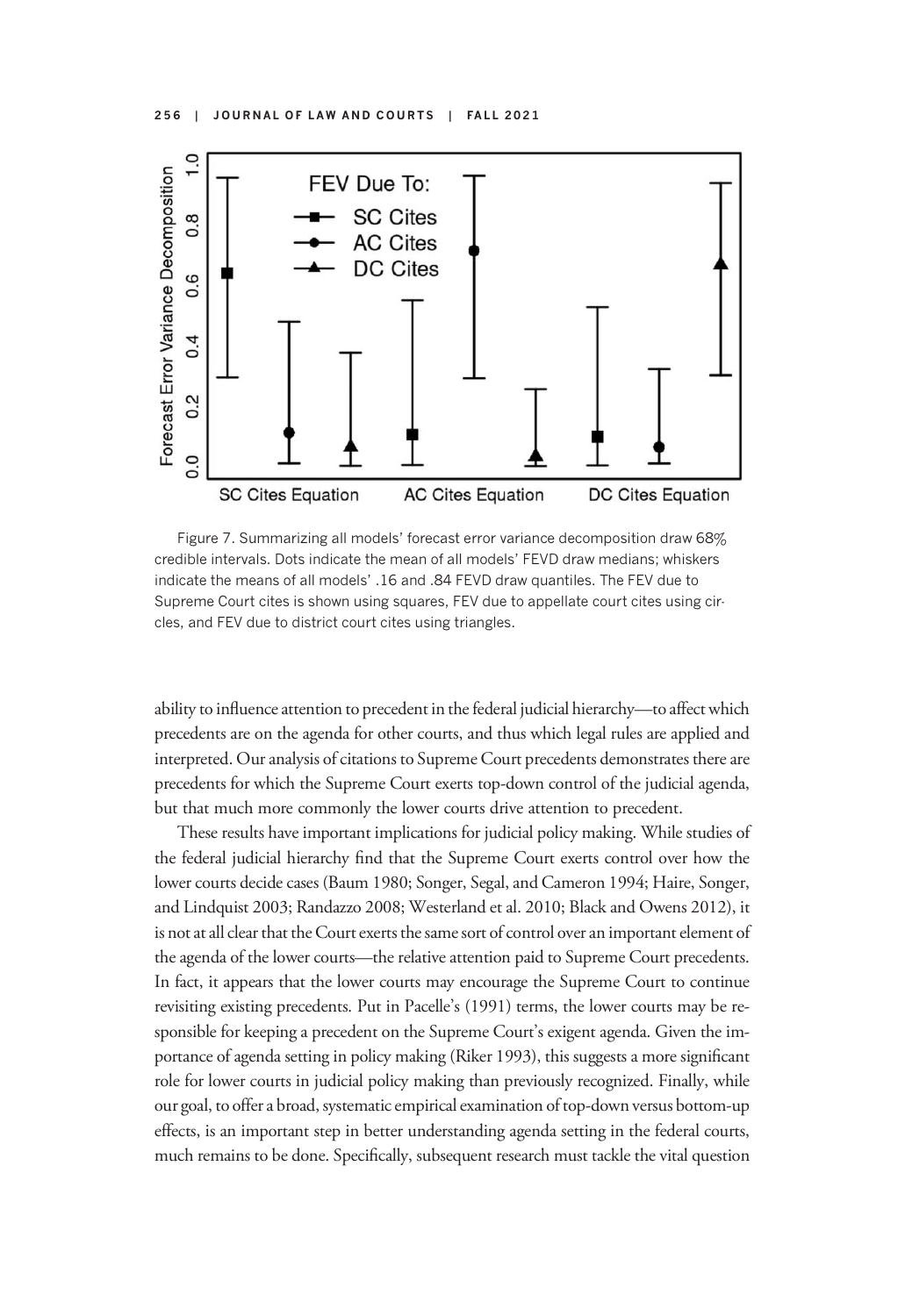of why variation exists in the impact of these courts on one another. By marrying our approach and data with fresh theorizing future studies, we can provide considerable new insight into judicial policy making.

# APPENDIX

|                          | All Precedents |                            |     |                     | Precedents Decided after 1980 |                   |          |
|--------------------------|----------------|----------------------------|-----|---------------------|-------------------------------|-------------------|----------|
|                          |                | SC Cites AC Cites DC Cites |     |                     |                               | SC Cites AC Cites | DC Cites |
| $SC \, Cites_{t-1}$      | .06            | .04                        | .04 | $SC \, C$ ites      | .05                           | .03               | .03      |
| $AC \; Cites_{r-1}$      | .18            | .12                        | .09 | $AC \; Cites_{r-1}$ | .14                           | .15               | .10      |
| $DC \text{ Cites}_{r-1}$ | .20            | .10                        | .16 | $DC \; Cites_{r-1}$ | .18                           | .10               | .22      |

Table A1. Comparing the Results for All Precedents with the Most Recently Decided Cases

Note.—Each cell reports the proportion of all reliable coefficients represented by that specific coefficient; for example, in the full results, there are 10,777 coefficients that reliably differ from zero in total, 652 (or 6%) of which are accounted for by the lag coefficients on Supreme Court cites in the Supreme Court equations that reliably differ from zero.

#### **REFERENCES**

- Aldisert, Rugero J. 1990. "Precedent: What It Is and What It Isn't; When Do We Kiss It and When Do We Kill It?" Pepperdine Law Review 17:605–36.
- Baird, Vanessa A. 2004. "The Effect of Politically Salient Decisions on the U.S. Supreme Court's Agenda." Journal of Politics 66 (3): 755-72.
- Baum, Lawrence. 1980. "Response of Federal District Judges to Court of Appeals Policies: An Exploration." Western Political Quarterly 33 (2): 217-24.
- Benesh, Sara C., and Malia Reddick. 2002. "Overruled: An Event History Analysis of Lower Court Reaction to Supreme Court Alteration of Precedent." Journal of Politics 64 (2): 534-50.
- Betancourt, Michael. 2017. "A Conceptual Introduction to Hamiltonian Monte Carlo." https:// arxiv.org/abs/1701.02434.
- Black, Ryan C., and Christina L. Boyd. 2013. "Selecting the Select Few: The Discuss List and the U.S. Supreme Court's Agenda-Setting Process." Social Science Quarterly 94 (4): 1124-44.
- Black, Ryan C., and Ryan J. Owens. 2009."Agenda Setting in the Supreme Court: The Collision of Policy and Jurisprudence." *Journal of Politics* 71 (3): 1062-75.
	- ———. 2012. "Consider the Source (and the Message): Supreme Court Justices and Strategic Audits of Lower Court Decisions." Political Research Quarterly 65 (2): 385-95.
- Black, Ryan C., and James F. Spriggs II. 2013. "The Citation and Depreciation of U.S. Supreme Court Precedent." Journal of Empirical Legal Studies 10 (2): 325–58.
- Brandt, Patrick T., and Todd Sandler. 2012. "A Bayesian Poisson Vector Autoregression Model." Political Analysis 20 (3): 292–315.
- Brandt, Patrick T., and John T. Williams. 2001."A Linear Poisson Autoregressive Model: The Poisson Ar(p) Model." Political Analysis 9 (2): 164-84.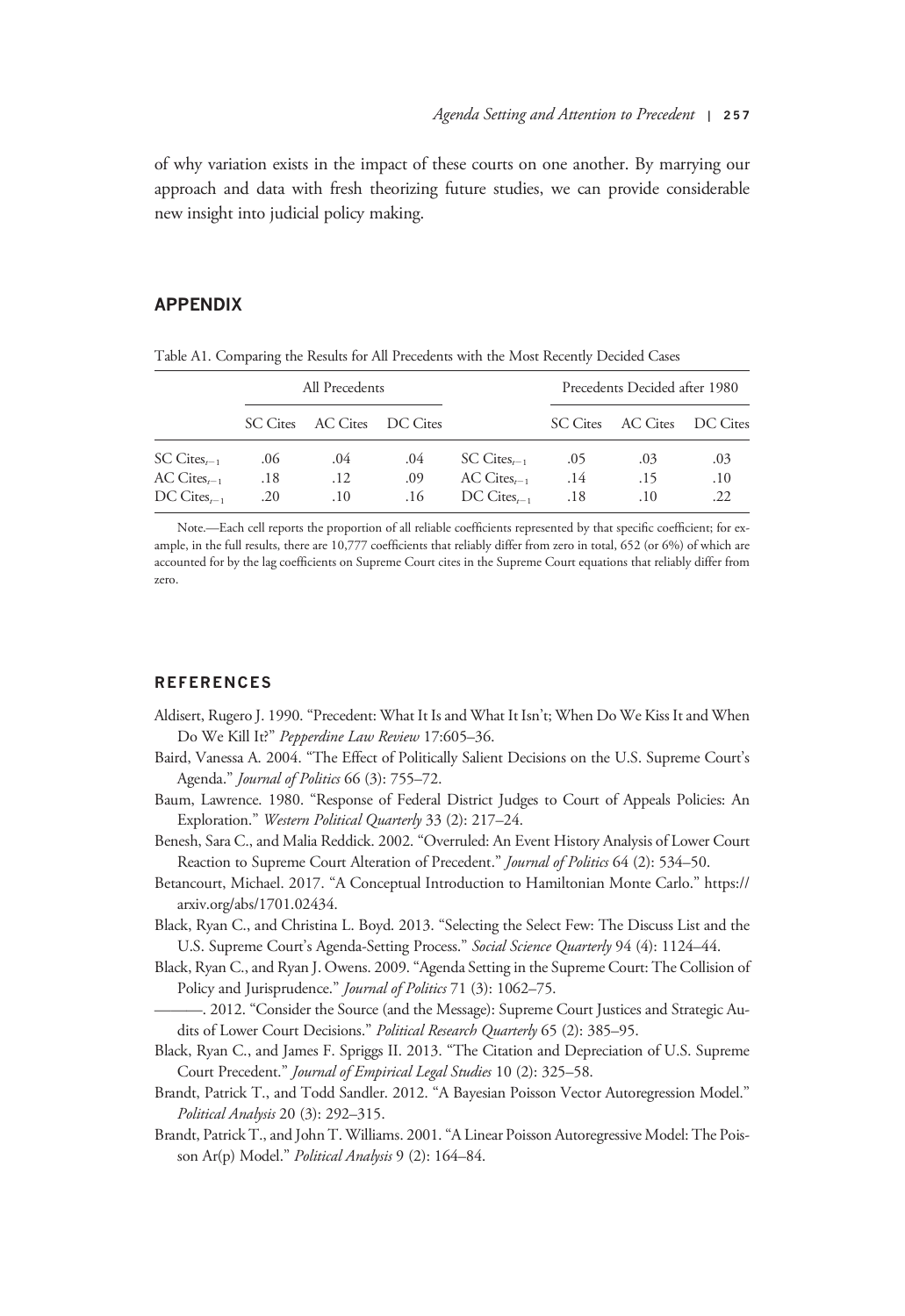- Brandt, Patrick T., John T. Williams, Benjamin O. Fordham, and Brian Pollins. 2000. "Dynamic Modeling for Persistent Even Count Time Series." American Journal of Political Science 44 (4): 823–43.
- Bryan, Amanda C. 2019. "Public Opinion and Setting the Agenda on the U.S. Supreme Court." American Politics Research. 48 (3): 377–90.
- Caldeira, Gregory A., and John R. Wright. 1988. "Organized Interests and Agenda Setting in the U.S. Supreme Court." American Political Science Review 82 (4): 1109-27.
- -. 1990. "The Discuss List: Agenda Building in the United States Supreme Court." Law and Society Review 24 (3): 807–36.
- Cameron, Charles M., Jeffrey A. Segal, and Donald Songer. 2000. "Strategic Auditing in a Political Hierarchy: An Informational Model of the Supreme Court's Certiorari Decisions." American Political Science Review 94 (1): 101–16.
- Carrubba, Clifford J., Barry Friedman, Andrew D. Martin, and Georg Vanberg. 2012. "Who Controls the Content of Supreme Court Opinions?" American Journal of Political Science 56 (2): 400-412.
- Clark, Tom S., and Jonathan Kastellec. 2013. "The Supreme Court and Percolation in the Lower Courts: An Optimal Stopping Model." Journal of Politics 75 (1): 150–68.
- Clark, Tom S., and Benjamin Lauderdale. 2010. "Locating Supreme Court Opinions in Doctrine Space." American Journal of Political Science 54 (4): 871-90.
- Corley, Pamela C., Paul M. Collins Jr., and Bryan Calvin. 2011. "Lower Court Influence on U.S. Supreme Court Opinion Content." Journal of Politics 73 (1): 31-44.
- Cross, Frank B., and James F. Spriggs II. 2010. "The Most Important (and Best) Supreme Court Options and Justices." Emory Law Journal 60 (2): 407–502.
- Cross, Frank B., James F. Spriggs II, Timothy R. Johnson, and Paul J. Wahlbeck. 2010. "Citations in the U.S. Supreme Court: An Empirical Study of Their Use and Significance." University of Illinois Law Review 2010 (2): 489–575.
- Eichler, Michael. 2013. "Causal Inference with Multiple Time Series: Principles and Problems." Philosophical Transactions of the Royal Society A 371:20110613. https://doi.org/10.1098/rsta .2011.0613.
- Epp, Charles R. 1998. The Rights Revolution: Lawyers, Activists, and Supreme Courts in Comparative Perspective. Chicago: University of Chicago Press.
- Epstein, Lee, and Joseph F. Kobylka. 1992. The Supreme Court and Legal Change: Abortion and the Death Penalty. Chapel Hill: University of North Carolina Press.
- Flemming, Roy B., John Bohte, and B. Dan Wood. 1997."One Voice among Many: The Supreme Court's Influence on Attentiveness to Issues in the United States, 1947–1990." American Journal of Political Science 41 (4): 1224–50.
- Flemming, Roy B., B. Dan Wood, and John Bohte. 1999. "Policy Attention in a System of Separated Powers: The Dynamics of American Agenda Setting." Journal of Politics 61 (1): 76–108.
- Fowler, James H., Timothy R. Johnson, James F. Spriggs II, Sangik Jeon, and Paul J. Wahlbeck. 2007. "Network Analysis and the Law: Measuring the Legal Importance of Precedents at the U.S. Supreme Court." Political Analysis 15 (3): 324-46.
- Freeman, John R., John T. Williams, and Tse-min Lin. 1989."Vector Autoregression and the Study of Politics." American Journal of Political Science 33 (4): 842–77.
- Goldman, Sheldon. 1975. "Voting Behavior on the United States Courts of Appeals Revisited." American Political Science Review 69 (2): 491–506.
- Haire, Susan B., Donald R. Songer, and Stefanie Lindquist. 2003. "Appellate Court Supervision in the Federal Judiciary: A Hierarchical Perspective." Law and Society Review 37 (1): 143-68.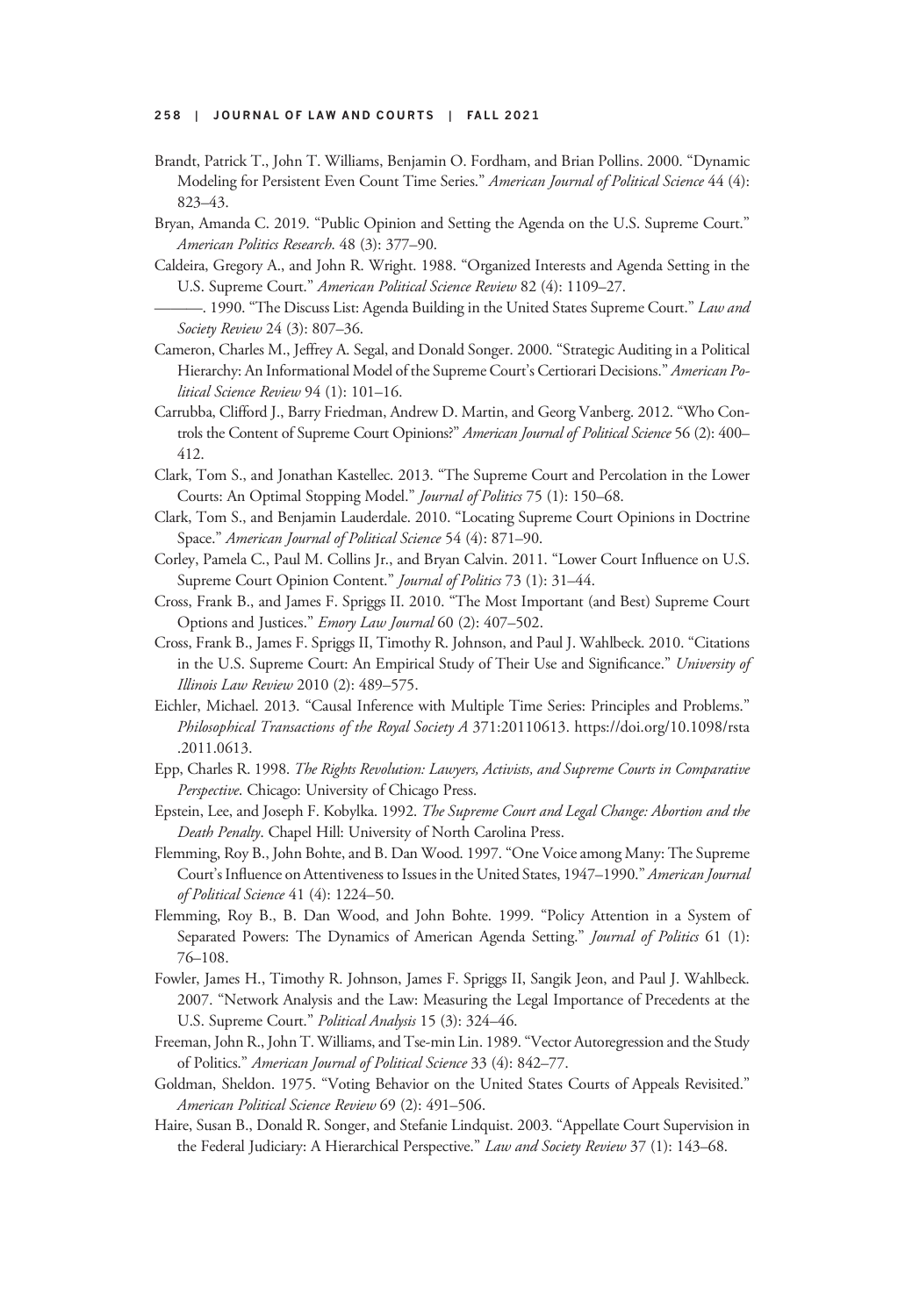- Hansford, Thomas G., and James F. Spriggs II. 2006. The Politics of Precedent on the U.S. Supreme Court. Princeton, NJ: Princeton University Press.
- Hansford, Thomas G., James F. Spriggs II, and Anthony A. Stenger. 2013."Informational Dynamics of Vertical Stare Decisis." Journal of Politics 75 (4): 894-906.
- Harvey, Anna, and Barry Friedman. 2009. "Ducking Trouble: Congressionally Induced Selection Bias in the Supreme Court's Agenda." *Journal of Politics* 71 (2): 574–92.
- Hurwitz, Mark S. 2006."Institutional Arrangements and the Dynamics of Agenda Formation in the U.S. Supreme Court and Courts of Appeals." Law and Policy 28 (3): 321-44.
- King, Gary. 1988."Statistical Models for Political Science Event Counts: Bias in Conventional Procedures and Evidence for the Exponential Poisson Regression Model." American Journal of Political Science 32 (3): 838–63.

Kingdon, John W. 1984. Agendas, Alternatives, and Public Policies. Boston: Little, Brown.

- Klein, David E. 2002. Making Law in the United States Courts of Appeal. Cambridge: Cambridge University Press.
- Landes, William M., and Richard A. Posner. 1976. "Legal Precedent: A Theoretical and Empirical Analysis." Journal of Law and Economics 19 (August): 249-307.
- Martin, Andrew D., and Kevin M. Quinn. 2002. "Dynamic Ideal Point Estimation via Markov Chain Monte Carlo for the United States Supreme Court, 1953-1999." Political Analysis 10 (2): 134–53.
- Owens, Ryan J. 2010. "The Separation of Powers and Supreme Court Agenda Setting." American Journal of Political Science 54 (2): 412–27.
- Pacelle, Richard L. 1991. The Transformation of the Supreme Court's Agenda: From the New Deal to the Reagan Administration. Boulder, CO: Westview Press.
- Perry, H. W., Jr. 1991. Deciding to Decide: Agenda Setting in the United States Supreme Court. Cambridge, MA: Harvard University Press.
- Peters, C. Scott. 2007. "Getting Attention: The Effect of Legal Mobilization on the U.S. Supreme Court's Attention to Issues." Political Research Quarterly 60 (3): 561–72.
- Plummer, Martyn. 2016. Rjags: Bayesian Graphical Models Using Mcmc. https://CRAN.R-project .org/package  $=$  rjags.X.
- -. 2017. JAGS Version 4.3.0 User Manual. https://sourceforge.net/projects/mcmc-jags/files /Manuals/4.x/jags\_user\_manual.pdf/download.X.
- Randazzo, Kirk A. 2008. "Strategic Anticipation and the Hierarchy of Justice in U.S. District Courts." American Politics Research 36 (5): 669–93.
- R Core Team. 2018. R: A Language and Environment for Statistical Computing. Vienna: R Foundation for Statistical Computing. https://www.R-project.org/.X.
- Rice, Douglas. 2014. "The Impact of Supreme Court Activity on the Judicial Agenda." Law and Society Review 48 (1): 63-90.
- Riker, William H. 1993. Agenda Formation. Ann Arbor: University of Michigan Press.
- Schattschneider, E. E. 1960. The Semisovereign People: A Realist's View of Democracy in America. New York: Holt, Reinhart, & Winston.
- Schauer, Frederick. 1987. "Precedent." Stanford Law Review 39 (3): 571-605.
- Segal, Jeffrey A, and Robert M. Howard. 2002. "How the Supreme Court Justices Respond to Requests to Overturn Precedent." Judicature 85:148-57.
- Songer, Donald R., Jeffrey A. Segal, and Charles M. Cameron. 1994. "The Hierarchy of Justice: Testing a Principal-Agent Model of Supreme Court–Circuit Court Interactions." American Journal of Political Science 38 (3): 673–96.
- Spriggs, James F., II, and Thomas G. Hansford. 2000. "Measuring Legal Change: The Reliability and Validity of Shepard's Citations." Political Research Quarterly 53 (2): 327-41.